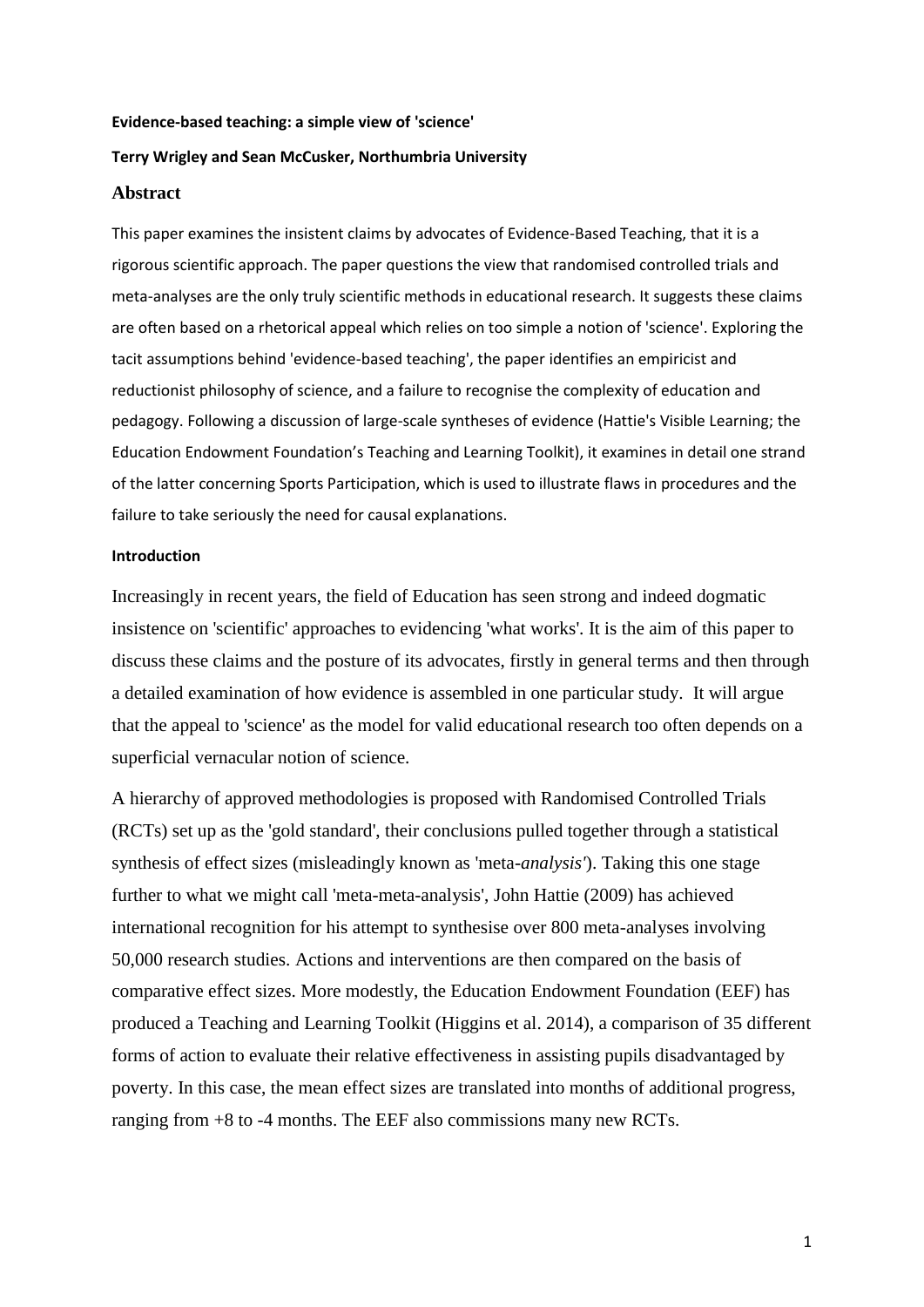The use of RCTs and meta-analysis is sanctified by appeals to Science in general, including more specific demands that teachers should learn from health professionals' adoption of Evidence-Based Medicine (EBM). Polemical appeals to 'scientific' rigour are circulating in various media, genre and spheres of influence. These draw on long established binaries which distinguish science as objective knowledge from subjective and even superstitious beliefs (Lakoff and Johnson 2003:187seq). Subjectivity is regarded as self-indulgent, exaggerating the importance of the individual; it uses poetic or rhetorical language which lacks precision, and privileges aesthetic, moral and spiritual sensibilities. This binary is at work in the 'scientific' claim used to give a positive intonation to approved forms of educational research (RCTs, meta-analysis). The other side of the binary, for example the discredited pre-scientific practices of alchemy or astrology, is used symbolically to designate and discredit other forms of research. Thus, some of the most strident advocates have attempted to rubbish other forms of research in terms of superstitious practices and beliefs:

Learning Styles has been been thoroughly debunked. You might as well get out the Tarot cards. (Carl Hendrick, cited by Black 2018)

"Open University, sort out your life. Learning Styles = Magical unicorns" (Tom Bennett, ibid)

It is our contention that these appeals to science use a flawed and stereotyped vernacular image or 'folk-view' (Thomas 2012:28) of the natural sciences for rhetorical effect but fail to probe sufficiently into the true characteristics of science. The source image captures some of the surface features of science without a theoretical understanding of scientific methods. We do not intend to be 'anti scientific', precisely the opposite: the intention of this paper is to demonstrate that many advocates of evidence-based teaching work with too simple a notion of 'science', with serious negative consequences. Our argument is that if appeals to science are to be used, this should be done critically, avoiding simplistic understanding of science which will constrain and distort educational research.

## **Limited and reductionist understandings of scientific methods**

## *The role of experiments*

In this superficial view, science is seen as consisting primarily of experiments, yet many scientific fields use few experiments; for example astronomy, meteorology, evolution perhaps even many parts of biology. Moreover, as Thomas (2004:1-6) pointed out, experiments are generally used to verify rather than advance knowledge, and many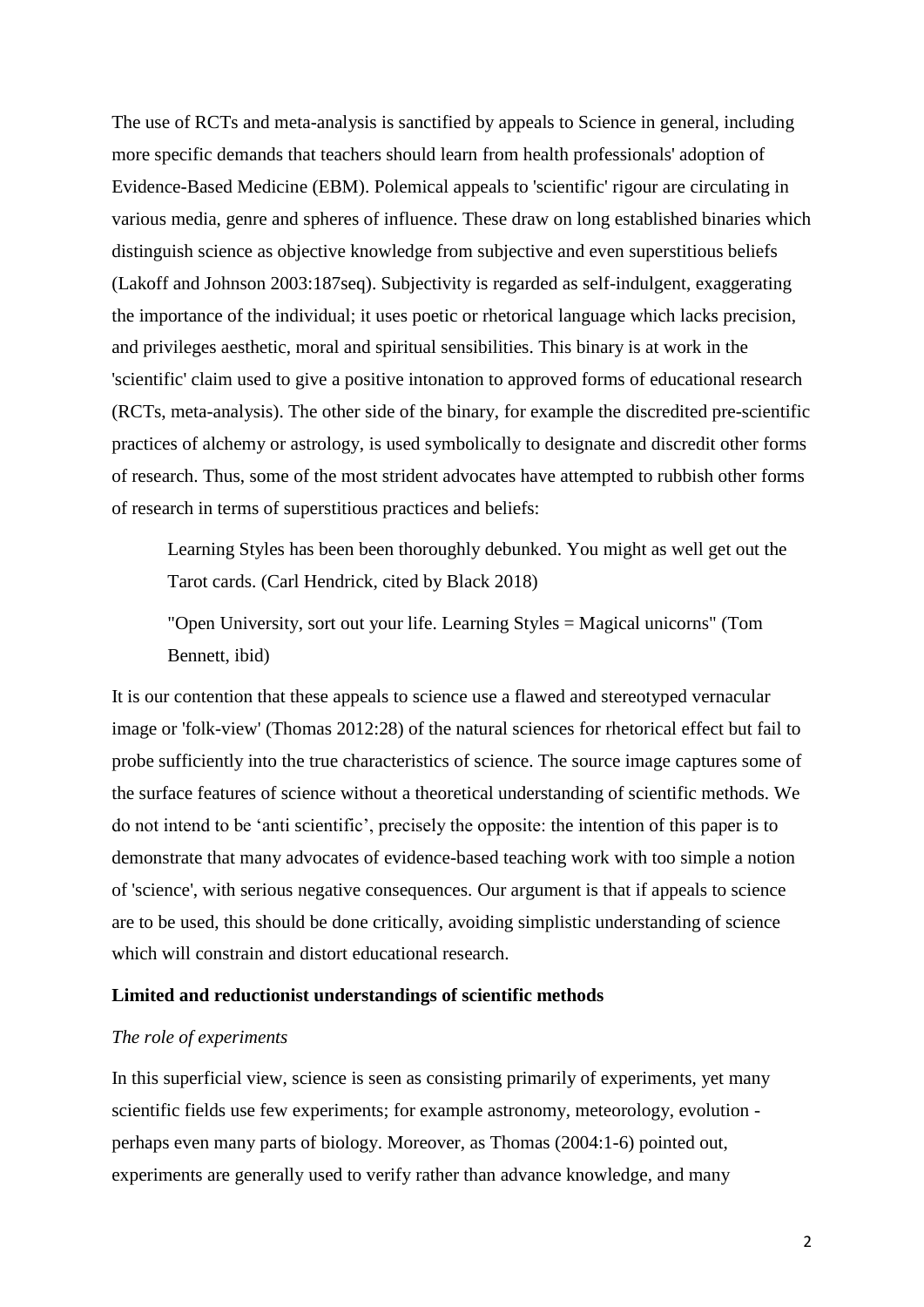discoveries and inventions have not arisen from systematic procedures (eg penicillin, nylon, superconductivity, aeroplanes). Scientific method depends heavily on reflective observation, intelligent noticing, trial and error, and even intuition. We cannot, therefore, simply equate scientific methods with experiments alone. We should not neglect the diversity of evidence which science uses, nor ignore the different stages involved:

If various stages in the employment of evidence are traversed in moving toward knowledge - a bricolage / hunch stage, an inspirational stage, a discovery stage and a corroborative / confirmatory stage - the notion of evidence-based practice focuses on evidence at the confirmatory stage, on the systematic collation of research studies for use by practitioners and policy-makers. (Thomas 2004:10).

Thomas expands on this more recently (2016:395) by pointing out that, in natural science too, we should not get fixated on 'the experimental methods of agriculture, plant science and pharmaceutical testing'. Citing Scriven, Thomas argues that 'there are many ways... to go about establishing causation beyond reasonable doubt' including 'a range of inferential manoeuvres involving trial and error, conjecture, and refutation' (p398).

Scriven gives the examples of astrophysics, meteorology and epidemiology, where inference about cause follows observation, modelling, and calculation. He proceeds to discuss the very different domains of autopsy, geology, and engineering breakdown, where practitioners adopt similar processes of conjecture and refutation, making their way to conclusions about cause using straightforward heuristics and reasoning. (Thomas 2016:398, citing Scriven 2008:22-3)

## *Ontological and epistemological levels: the dangers of reductionism*

It is important to make distinctions between different fields of enquiry, which partly relate to ontological 'levels'. In natural sciences, distinctions are made between physics, chemistry and biology, with physics described as 'lower' than biology. Although physical and chemical causes operate in living organisms, the disciplines of physics and chemistry are insufficient for an understanding of life processes. Similarly, in education it is possible to contrast two different approaches to a memorisation task through RCTs provided the context (students, prior learning, etc) is sufficiently stable; however the complexity of teaching in real school contexts, bearing in mind the requirement for sustainable cognitive, ethical and aesthetic development, exceeds the capacity of this form of research to determine 'what works', how and for what benefit.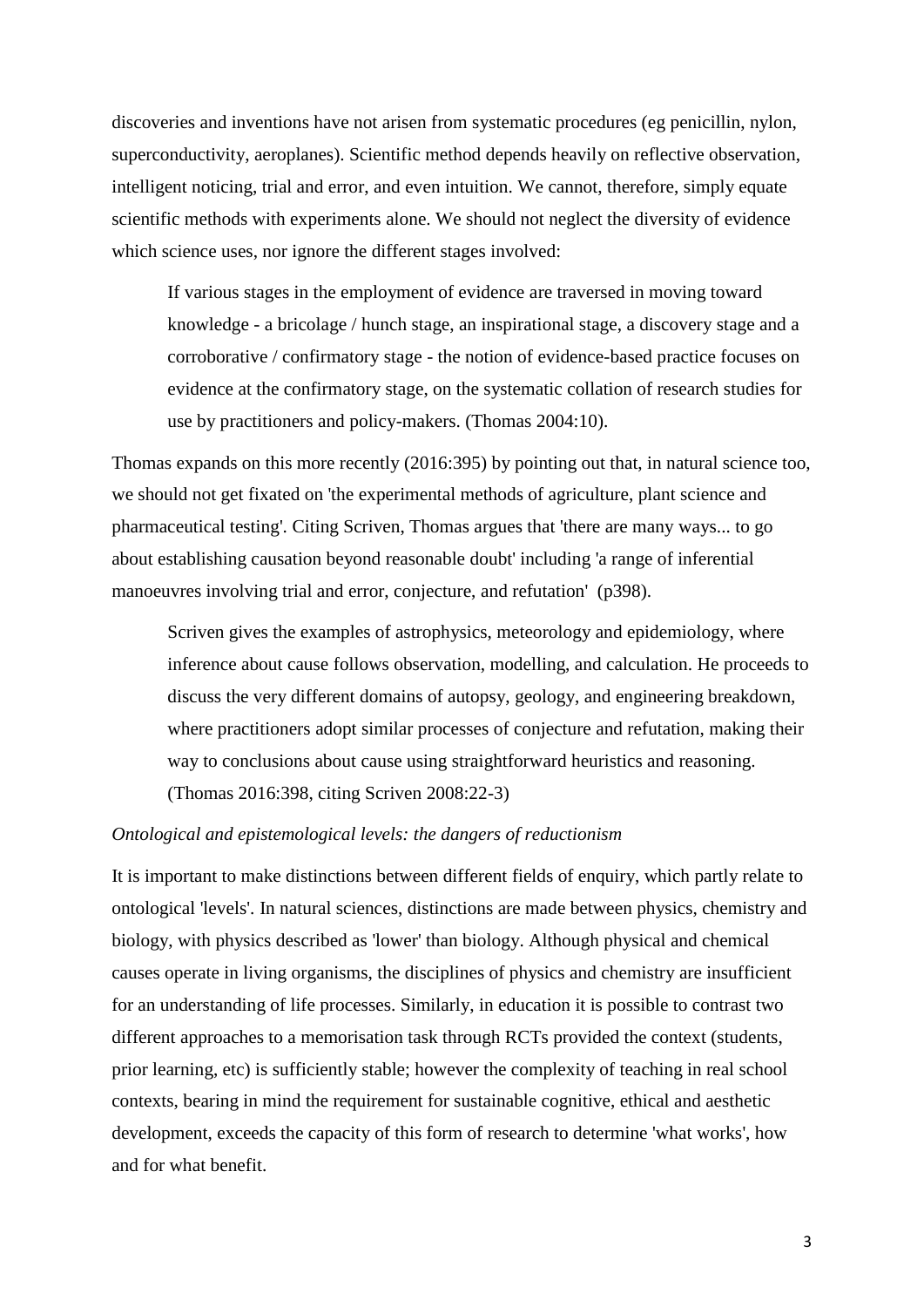Sayer (2010:5) distinguishes between the physical, chemical, biological and social levels, with a possible difference in level between psychological and social events. He condemns reductionist attempts to investigate 'higher level' phenomena through 'lower level' scientific methods. This does not mean that we can ignore the 'lower levels', as physical or chemical powers do not cease to operate in biological or social events.

We intervene in agriculture at the physical, chemical and biological levels, through digging, watering, fertilizing, and weeding, and so on. We cannot intervene merely by thinking about agriculture. (Sayer (2010:18)

Stephen Rose's book *Lifelines* (2005) analyses reductionism in biology. He does not propose abandoning experiments, but places serious warnings:

Effective experiments demand the artificial controls imposed by the reductive methodology of the experimenter, but we must never forget that as a consequence they provide at best only a very simplified model, perhaps even a false one, of what happens in the blooming, buzzing, interactive confusion of life at large, where things rather rarely happen one at a time. (Rose 2005:28)

## Further:

What happens in the test-tube may be the same, the opposite of, or bear no relationship at all to what happens in the living cell, still less the living organism in its environment. (p79)

Steven Rose and Hilary Rose (1976:96-111) are equally concerned about 'biologism', i.e. the misuse of biological explanations to account for psychological and social phenomena, for example when war is explained as a form of animal aggression or human thought by analogy with computer technology. They discuss the real-life consequences of these forms of scientific reductionism, including the use of ritalin, behaviourist punishment regimes, and beliefs in fixed genetically-determined intelligence, all of which blinker practitioners to the complexity of social context and experience.

It is, therefore, fundamentally *unscientific* to try to explain social phenomena by applying the wrong level of scientific methodology. As we will argue, the use of RCTs in the field of education is not only difficult, it is frequently unhelpful and misleading. Further, to try to generate theory by amalgamating the results of disparate RCT-style experiments and generating an average 'effect size' is fundamentally flawed. Thomas makes this point about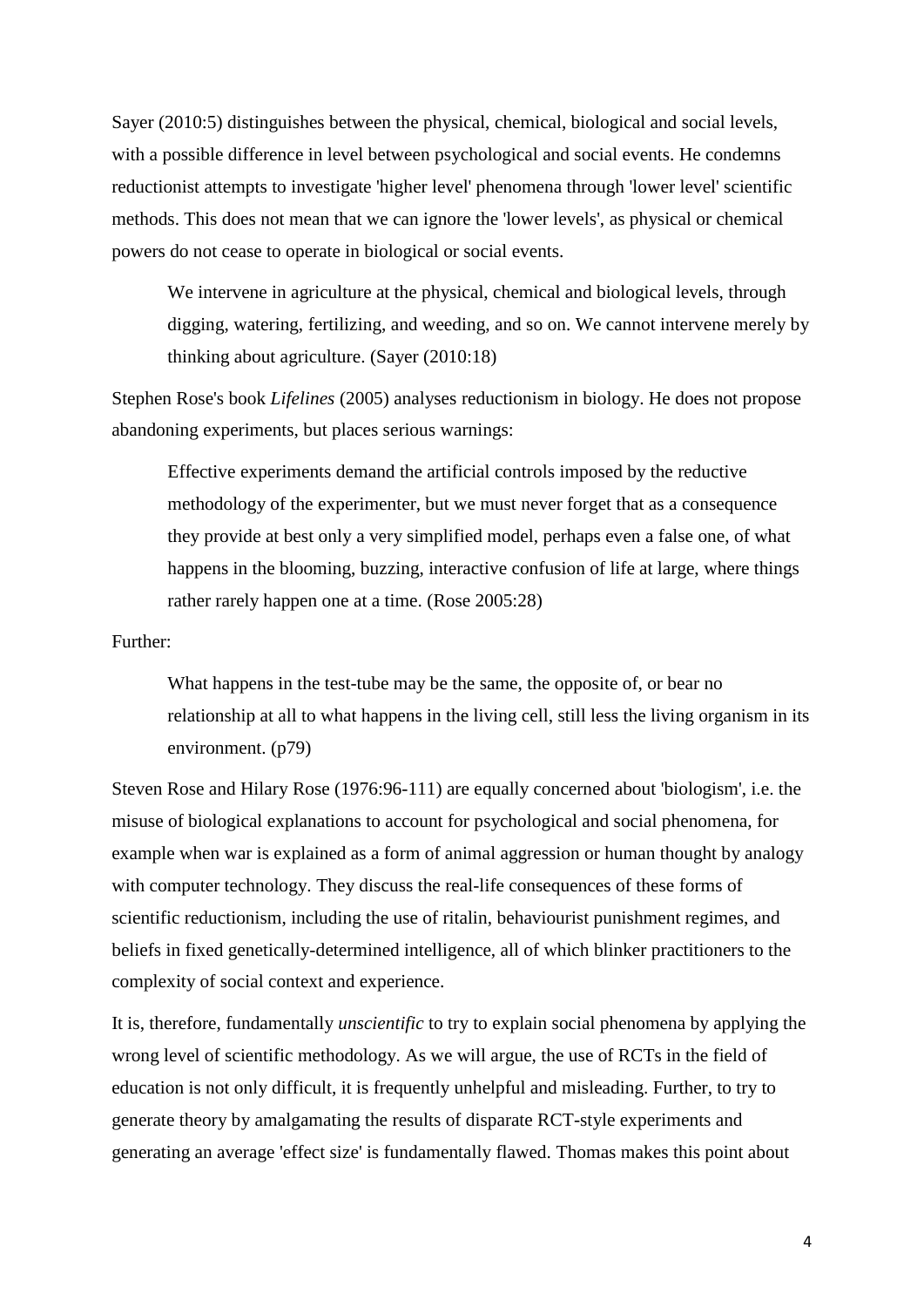education, arguing that 'each procedural domain in every science is highly peculiar, depending on its subject's form and texture' (2012:28).

## *Emergence and open systems*

This epistemological problem has ontological roots. Although the principles of Newtonian mechanics also apply to living beings including humans (we have weight and are subject to gravity, for example), they are insufficient to explain features specific to living beings, let alone specifically to humans. Life processes entail biochemical reactions, but biochemistry is insufficient to deal with various forms of emergence such as growth and development; the reciprocal interactions between organisms and environments; and evolutionary change.

These forms of emergence also apply to human life, but there are further issues when considering causality in social studies: the fact that we are semantic, reflective and social beings with extensive (though not unlimited) powers to reshape our environments generates new forms of emergence beyond those affecting sheep and frogs. Bhaskar, in extending his theory of Critical Realism to human sciences and causal explanations, argues that social structures have powers that are not just aggregates of individual actions. His succinct illustration is that an army is not just the plural of *soldier* (Bhaskar 1979:34) but depends on structures and purposes. Although individual activity is needed to sustain and reproduce social structures, the structures inherent in our societies and cultures predate us as individuals: 'The social structure... is always already made.' (p42)

As Bhaskar (1978; 1979) argues 'closed system' explanations are rarely adequate in the natural world, and certainly not in social situations. Multiple forces are at work which may contradict as well as reinforce each other, and it is rare that a single causal factor or force may explain much of what occurs. We also need to consider human volition, habit, interpretation and interaction. Consequently, a typical mode of physics experiment or indeed RCT, based on the principle of artificially creating a closed situation by stabilising all but two variables, is almost impossible to create in social sciences. This has various consequences, including the need to reject research methods which cannot handle social complexity, and to recognise the limited predictability of educational processes and learning.

#### *Consequences*

The failure to recognise key human characteristics (agency, volition, intentionality, understanding, reflection) leads to pseudo-science which both assumes and promotes less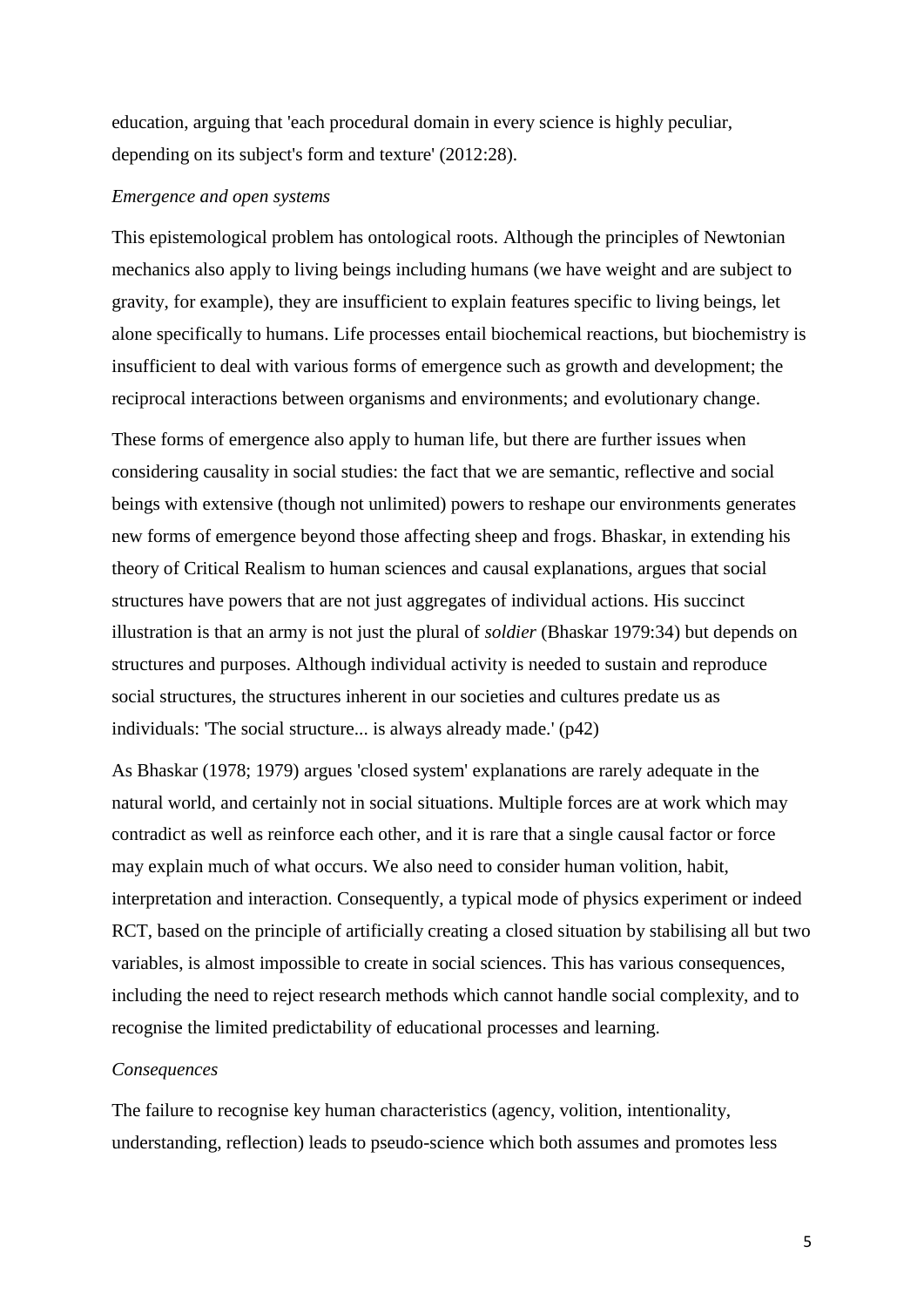than human behaviour. The classic case is so-called 'scientific management' or Taylorism, essentially a technology of control to speed up factory production lines.

The answer for Taylor was quantification: he used time-and-motion studies to develop tables of how many times the average worker could perform a given action in a given time, which could then be used to set extensive numerical targets for employees. This method depended on breaking down tasks as far as possible into simple, repetitive actions... The worker's creative process, a defining characteristic of what makes him or her human, is supressed by the need to comply with a template laid down elsewhere. (Umney 2018:66)

The Taylorist reconstruction of work as alienated labour is echoed in pedagogic situations by Pavlovian or Skinnerian behaviourism. This 'scientific' psychology assumes a faithful resemblance between the learning of captive animals and that of free human beings. It sidelines curiosity and cognition, and substitutes simplistic mechanistic stimuli of reward and punishment for richer forms of mediation through cultural tools such as language, as in Vygotskian theory. As with Taylorism, this assumes and produces a less than human form of activity - alienated learning. The model is inadequate to describe the situation.

The danger is that, through the drive to make educational research more 'scientific', pupils are represented as de-personalised data, described through a set of labels based on measurable characteristics. The dynamics of pedagogic interaction are translated into discrete 'interventions'; the complex lives of young people disappear as they become 'average' recipients of learning. The kinds of questions which can be asked or the problems which can be addressed are restricted to ones which can be answered through the approved methods and the 'scientific' model has become inadequate for the situation. The language of 'scientific research' is performative and not simply descriptive.

Furthermore, there are problems with calculations based on activities which cannot be measured directly. Attainment is not like volume, or progress like length or acceleration. They can only be input into calculations through proxy measures, which give an incomplete picture and may be problematic in terms of construct validity. Repeatability is problematic in educational settings, as the other things occurring in pupils' lives cannot be simply pushed aside.

Finally, by privileging a one-dimensional mode of research which eschews the need for theory, teachers are effectively discouraged from the kind of pedagogical reflection on 'what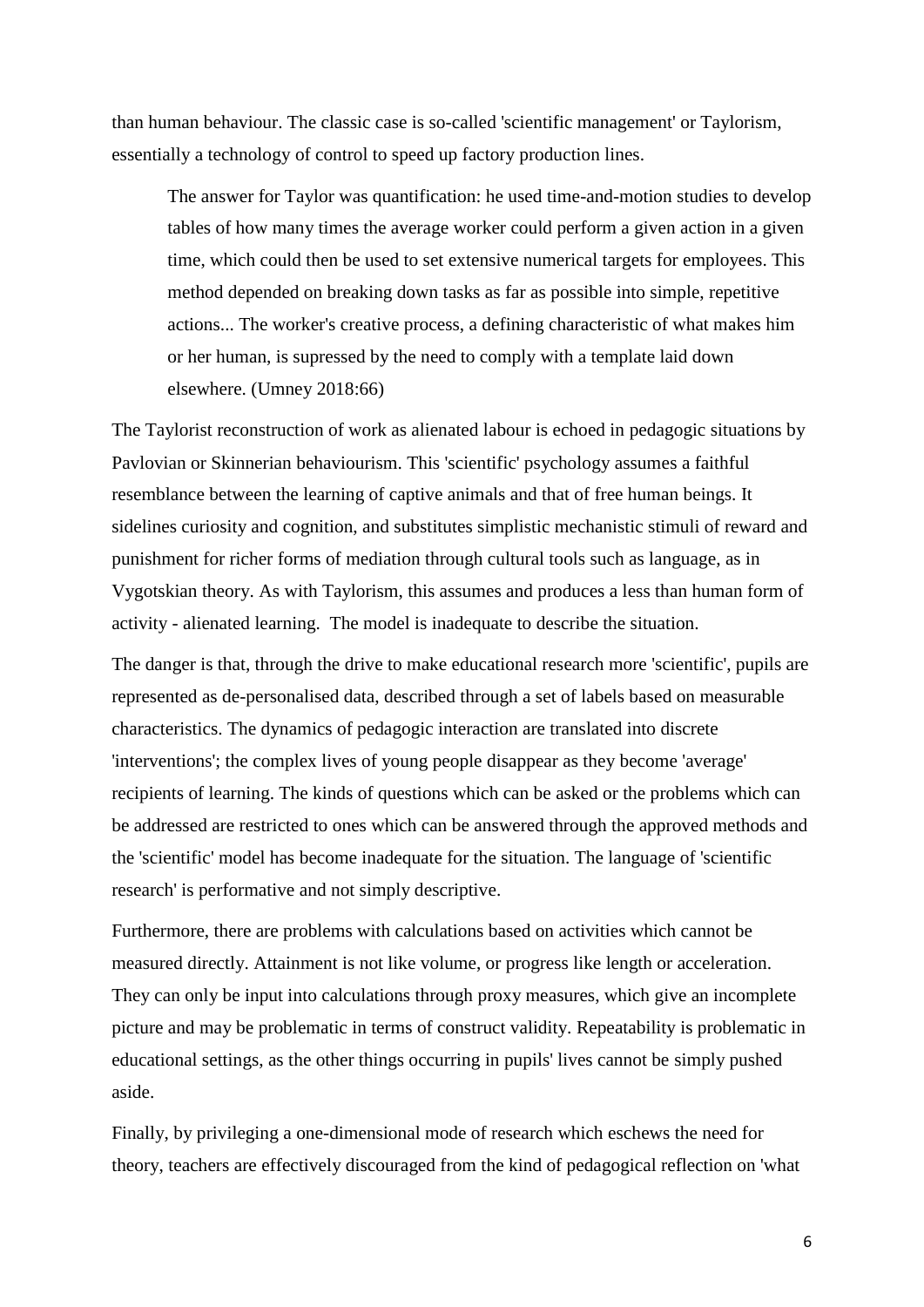works' for their *particular* pupils, drawing on theory and considering carefully factors which might be inhibiting progress.

#### **Randomised controlled trials in social and educational settings**

The use of RCTs, as social science's analogy to experiments, is the basic building block of evidence-based practice. The method has been adopted from drugs trials and other forms of RCT in Medicine with insufficient consideration of the difference between the fields. Since this has argument has been presented elsewhere, it is sufficient to summarise some core problems here:

i) Rigorous 'double blinding' provides important social protection in drugs trials. Its purpose is to remove the influence of human subjectivity and volition on the part of doctor or patient, as well as the power of pharmaceutical companies to influence results. This is impossible in education. it is impossible to alter practice without teachers and students noticing. This marks a fundamental difference between drugs trials or laboratory experiments and RCTs in educational settings. Whereas drugs trials try to eliminate the human factor because 'human volition is seen as a contaminator' social change is brought about *through* the human agent (Pawson 2006:27). This lays educational RCTs wide open to expectancy effects and Hawthorne effects (Thomas 2016:404).

ii) Sample choice generally operates in drugs trials to eliminate interference from other possible causes. This is not always productive: for example, drugs for heart disease are tested out on middle aged men without other ailment, whereas real patients tend to be older, men and women, and with comorbidity (comment from Lehman, an experienced GP, cited in Greenhalgh 2016). It is unimaginable to eliminate the 'interference' of diverse human characteristics from learners. Similarly, randomisation is rare in education RCTs, since school classes are generally pre-formed.

iii) In drugs trials the control group is typically provided with a placebo, in order to judge the relative impact of the intervention. This presents immediate problems of ambiguity for education: is the control group to do nothing in place of the intervention, or 'business as usual'. To take a simple example, in a trial concerning open questions, should the control group have entirely closed questions or should the teacher attempt to follow their normal habits. As Pawson (2006:51) puts it, 'This is not the world in repose. This is no vacuum... Control groups or control areas are in fact kept very busy.'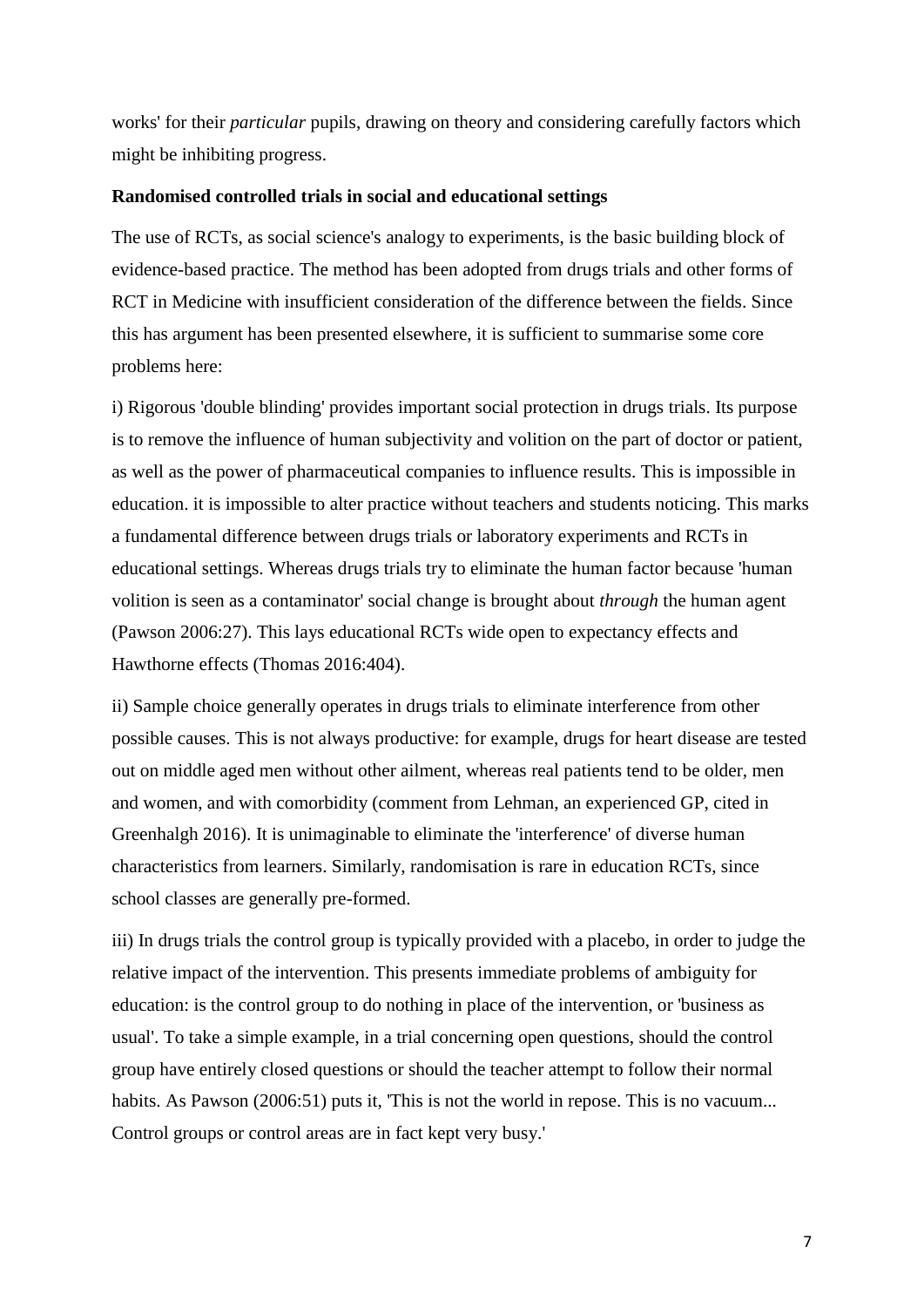All of the above procedures serve to regularise and simplify in order to isolate the impact of a single 'intervention' whilst keeping everything else constant. They are the analogy to the procedures in laboratory experiments which stabilise other variables; they transform the openness and complexity of real situations into a closed system. Experimental procedures seek to de-activate other forces which might negate, distort strengthen or weaken the factor under investigation. Of course, some open systems in nature (eg the weather) are beyond the power of experiments to close and simplify. This is arguably the case with most social situations (Pawson 2006:18) including educational ones (Biesta 2010:496).

Rather than considering RCTs to be the 'gold standard' of research, we need to consider the frequency with which problems occur and are not resolved. In a study of mathematics curriculum RCTs, Ginsburg and Smith (2016:ii) identify 12 different threats to accuracy and usefulness. These include:

- authors having an association with the curriculum's developer
- curriculum interventions being poorly implemented especially in the first year of implementation
- a failure to identity the comparison curriculum experienced by the control group
- more instructional time for the treatment than the control group
- a failure to evaluate longer term impact
- assessment tools which favour the content of the curriculum package being assessed.

They conclude that 'the magnitude of the error generated by even a single threat is frequently greater than the average effect size of an RCT treatment.' This is not an imaginary problem, since Ginsburg and Smith, in their analysis of 27 mathematics RCTs rated highly by the What Works Clearinghouse (WWC), found that 26 showed multiple problems which were sufficiently serious to make them unreliable (ibid:ii).

#### **Empiricism, reductionism and Critical Realism**

At this point it is pertinent to probe more deeply into the nature of natural sciences, in order to understand the flaws in how 'evidence-based teaching' works views science: in other words, although the appeal to science suggests rigour and objectivity, it reflects only superficial features of natural scientific methodology and principles.

The implicit assumption of many education-based RCT studies, as commissioned by EEF, is empiricism. There is scant regard for questions of causality. As an example, a major report on action to remedy literacy problems in 11-12 year olds (Gorard et al 2016) does not ask what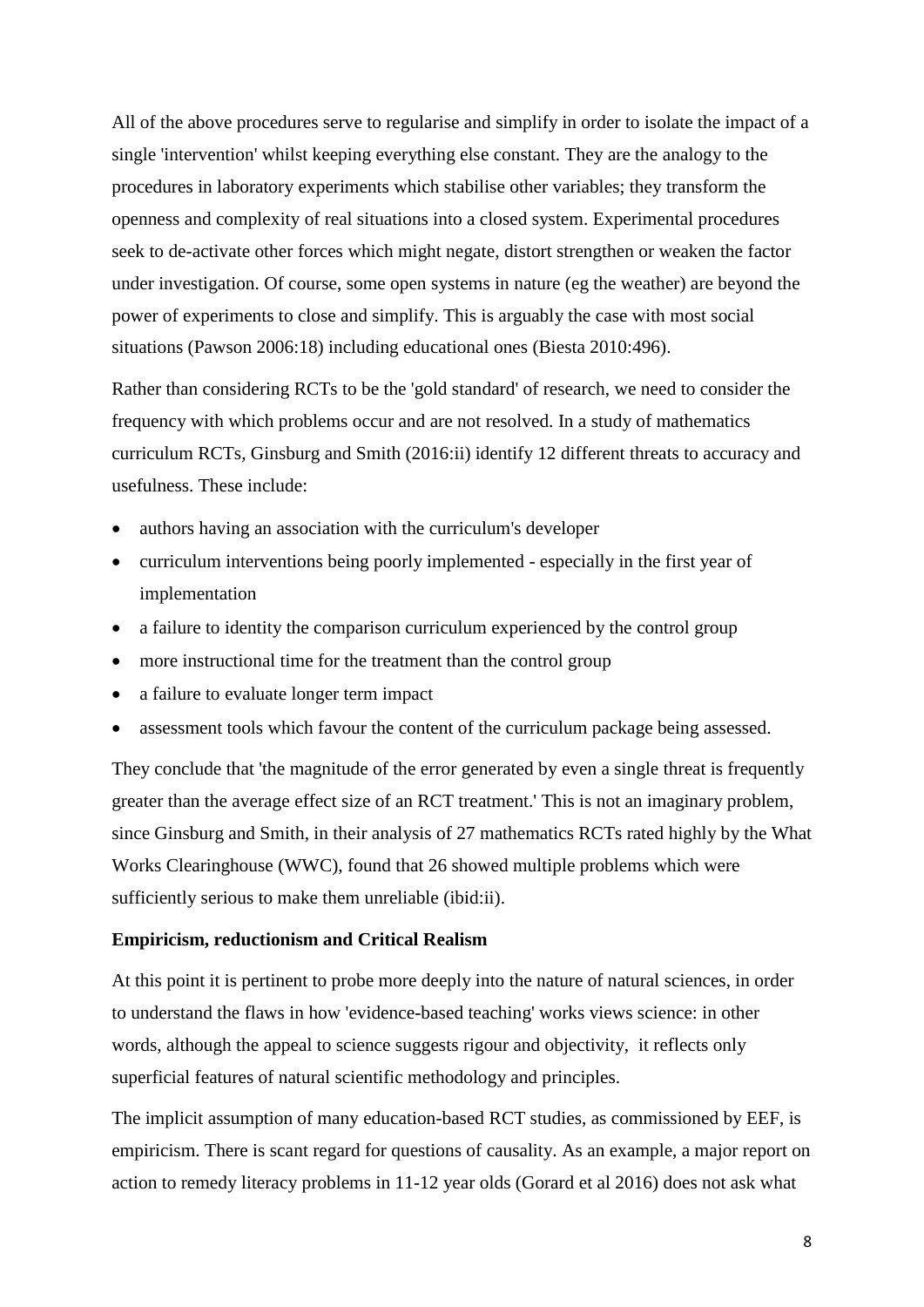those problems might be; it is framed entirely in empirical measurement of the effectiveness of a particular program; the concern is simply to identify 'what works' without really grasping why. Moreover, in reporting source research projects and systematic reviews, the EEF summaries and technical appendices effectively hide from view any discussion of causality. Whilst to some advocates of the 'What works' philosophy this may seem adequate, it is hardly a scientific approach. Natural sciences are built upon the development of theory, with a reiterative interplay between observation, explanation and testing. This crucially requires an understanding of causal powers, predictability and generalisability and not merely regularity.

The tacit assumption is that regularity is as far as one needs to go in pursuit of 'what works'. Despite Hume's (1748: section VII) insistence that repeated occurrences can never establish causality, pragmatically he was content to act as if they did, and assumed that science was basically trustworthy. Similarly, despite the general agreement among statisticians and social scientists that 'correlation does not imply causality', the term 'effect size' suggests the opposite; indeed many research reports of this kind speak casually of X 'having an effect on' Y, despite the absence of a causal explanation or even the requirement for X to occur before Y. This problem is addressed strongly by Gorard and See (2013:22)

One of the most noticeable themes from conducting a series of research syntheses is how frequently research reports use strong causal terms to describe their findings, without any apparent justification. Abbot (1998, 149) complained that 'an unthinking causalism today pervades our journals', because correlation, pattern or even opinion was too often described in strong causal terms... a major problem is authors misdescribing correlations as causal, through forgetting that statistical modelling, including multi-level modelling, structural equation modelling and path analyses merely find sophisticated correlations.

The same authors argues that four criteria are need to establish the feasibility of a causal model:

- repeated association the association must be 'strong, clearly observable, replicable and it must be specific to X and Y'
- $\bullet$  sequence (X must always precede Y), and 'the appearance of Y must be safely predictable from the appearance of X)'
- measurable linked changes 'an intervention to change the strength or appearance of X... also strongly and clearly changes the strength or appearance of Y'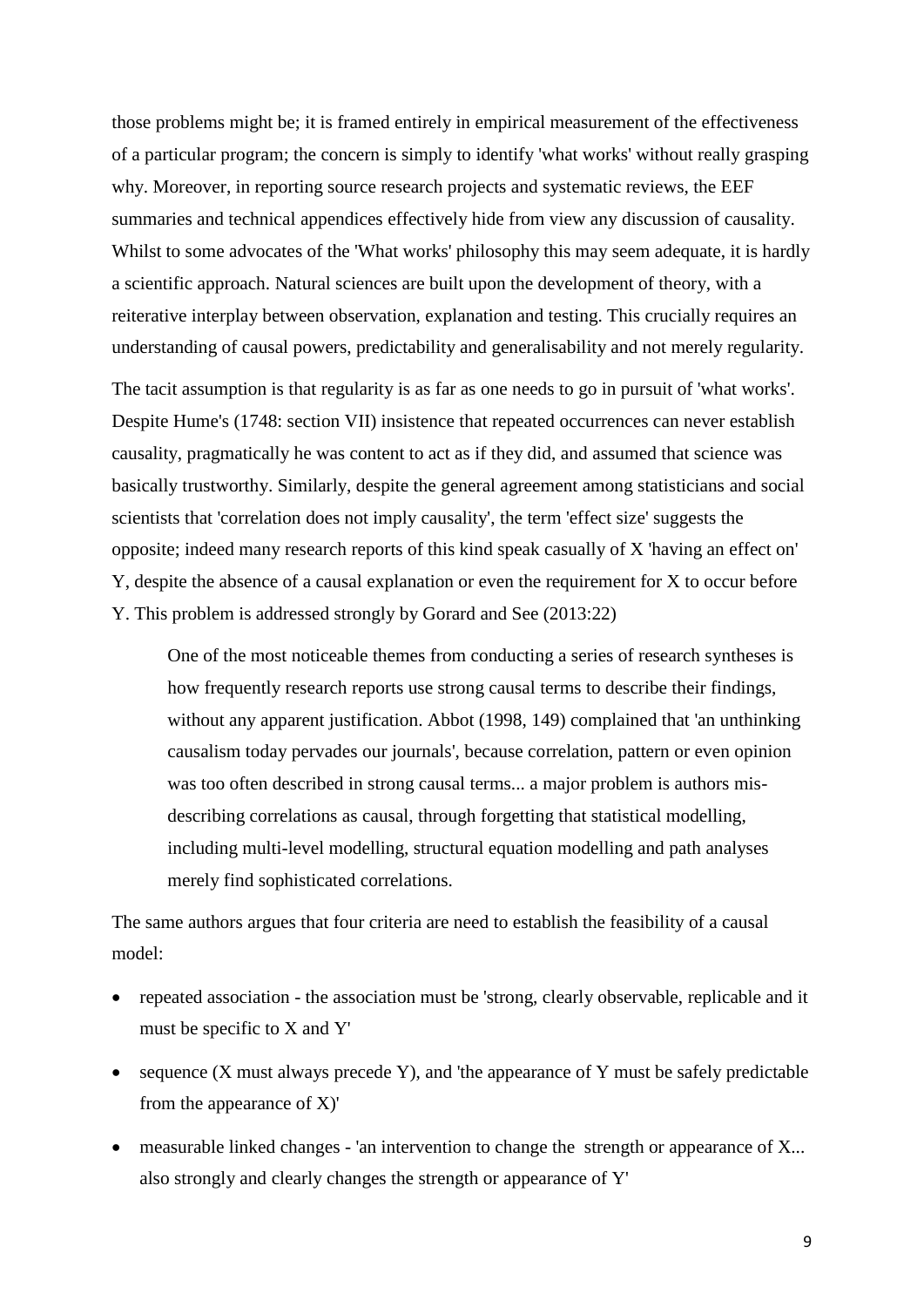a coherent mechanism - 'the simplest available without w hich the evidence cannot be explained'. (Gorard and See 2013:4, quoting Gorard 2013).

Bhaskar and researchers in the Critical Realist tradition also insist on causal mechanisms, though they are more doubtful about the above appeal to regularity, replication and transparency. Their model is based on a frequent disjunction between the 'real', the 'actual' and the 'phenomenal'. We may not experience or observe what happens, and moreover underlying forces (the 'deep real') may fail to actualise in open systems. Thus, causal forces belong to the 'deep' reality, and may be triggered or blocked by other forces or by aspects of the environment in which they attempt to materialise (see for example Bhaskar 1978, Sayer 2000:10-19).

Consequently measuring regularities is insufficient for science; attentive observation is an essential part of the process of looking beyond surface features.

Although the other physical and biological sciences have achieved great advances by supplementing observation with controlled experimentation, qualitative observation plays a critical and foundation role in every scientific area in the formation of theory and hypotheses, the design of research projects, and the exploration of new frontiers. (Lingenfelter 2016:114)

Similarly Hammersley (2015:4) makes the point that 'in the drug field, RCTs are used as a complement to laboratory work, which will have produced a considerable body of knowledge about the drug' whereas 'in social fields RCTs are usually expected to provide the whole scientific knowledge base for the "*treatment"'.* 

We should note that medical research is saturated with theory:

Medical treatments... are the embodiment of years of theory-testing. They are already scientific inquiry incarnate before the first Phase III RCT is even designed. By this stage, medical science knows pretty well how a treatment works and it entrusts to the RCT a slightly different question about how well it works in a particular manifestation. Whole episodes of pure science are played out, and their lessons digested, before the applied science kicks in. (Pawson 2006:47)

In the natural sciences, scientific theorising operates in conjunction with various forms of experimentation and observation to lead to reliable causal understandings.

Natural scientists don't slavishly pursue methodological formulae about establishing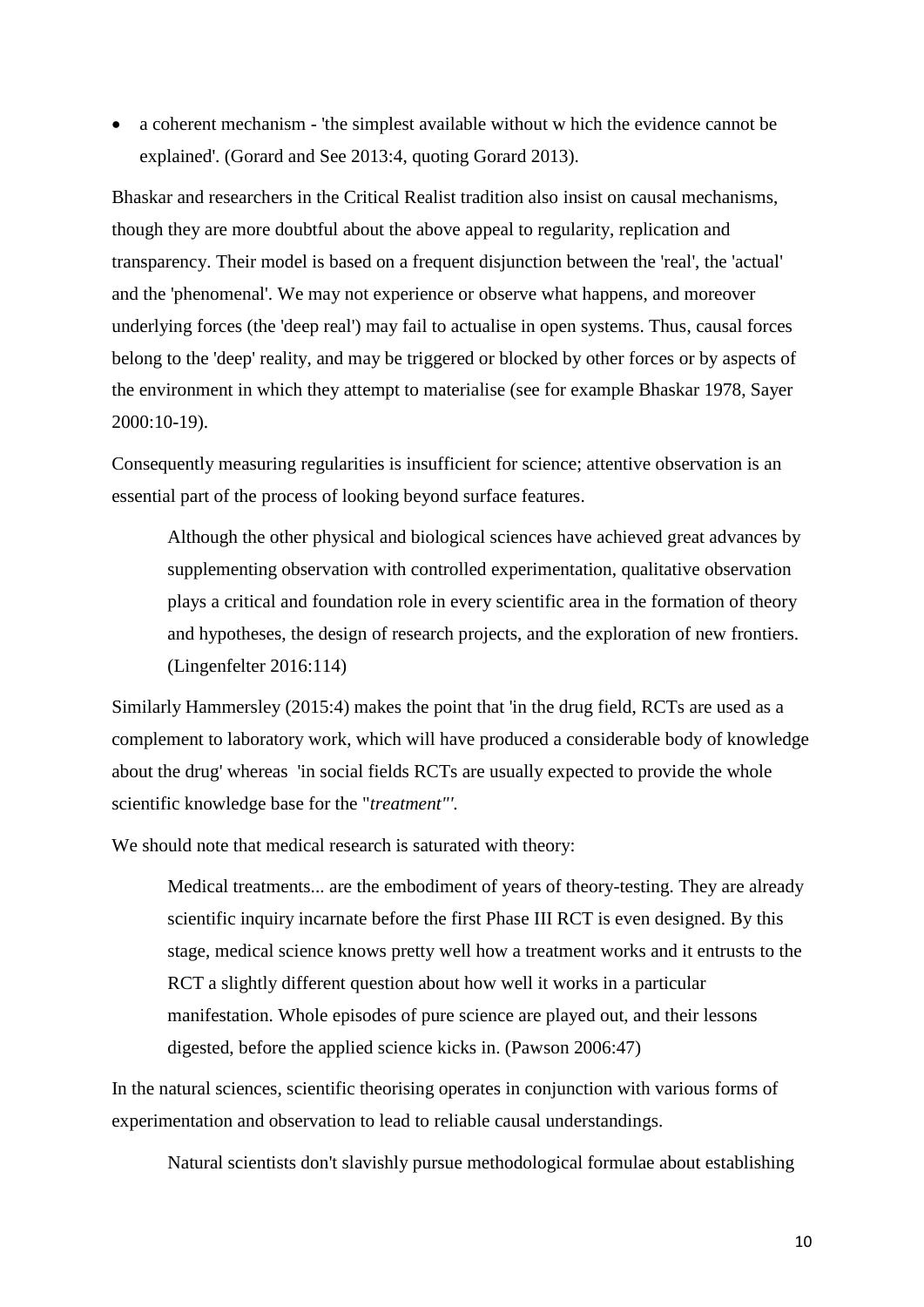causation. They infer, based on their prior knowledge, their critical observation, their conjecture, and their testing of these conjectures, in a process that has come to be called by philosophers of science *inference to the best explanation*. (Thomas 2016:406)

We can contrast this with an explanation of scientific methodology from Tom Bennett, a well-known advocate of RCTs and meta-analysis who appears to regard them as the only valid 'scientific' form of educational research. Bennett seems to regard experiments as a faithful reflection or re-enactment of reality, and portrays the process of designing experiments / trials as moving along smoothly from data or casual observations without theory, or indeed anything more than a superficial sequential hypothesis.

If I apply a Bunsen flame to water, I may be surprised (because I am an idiot) to see it bubble and vanish (let's call it 'boil') when it gets to 100 degrees Celsius. If I propose that this is a routine event, and every time I do the same I obtain the same result, then I can reasonably be said to have a good piece of scientific explanation.

Science normally proceeds on this formula:

- Form a question: does sound travel faster in water than in air?
- Make a hypothesis: yes it does. 'Sound travels faster in water than air.'
- Make a prediction: what would I observe if my hypothesis were true? Well, for a start, perhaps I would hear a noise more quickly underwater than I would on land.
- Test the prediction: gather evidence to see if the real world behaves the same way as your prediction. Get your flippers on.
- Analysis: what does the evidence show? What do we need to do next? and if the evidence proves the hypothesis to be false, what new hypothesis can we suggest? (Bennett 2013:21)

The role of theory in scientific work is trivialised in this description. The importance of this quotation, in the present conjuncture, is that Bennett, as founder and organiser of the ResearchED conferences, has considerable influence among teachers and with government.

## **Statistical synthesis**

Natural science is cumulative but not in a simplistic sense of piling up data. It depends on the ability to construct coherent bodies of knowledge. This requires not only gathering a body of evidence to support (or refute) key ideas, but also critical challenges to dominant paradigms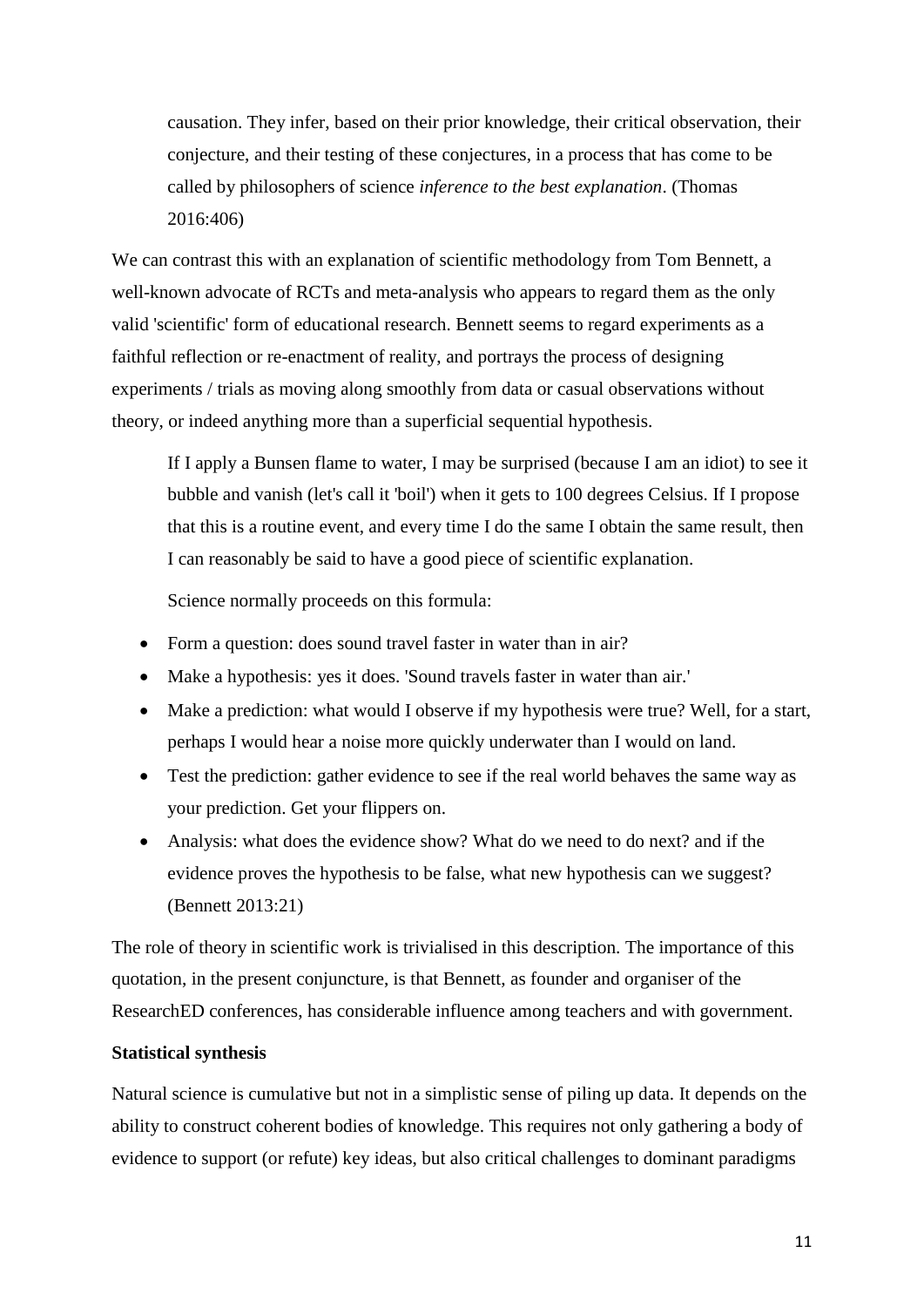when the evidence is inconsistent or contradictory. Scientists do not operate by averaging the results of multiple experiments.

Evidence-based teaching also attempts to build a body of knowledge. It depends not only on RCTs, as the first level of research, but on the synthesis of multiple primary studies. However rather than a critical review of available research studies, it relies on a particular form of review known as meta-analysis. Although the best do include a critical review of the source studies, the core procedure, in most education studies at least, is based on averaging the effect sizes of the primary research studies. Although the starting point for this involves a process of selection, the central procedure consists of calculating a mean effect size, albeit sometimes with weighting. Effect size (ES) is assumed to be a measure of how much more effective the treatment or intervention is than the control group's experience. Effect sizes are standardised by dividing by the standard deviation.

There are many problems with these assumptions. Indeed Simpson (2017, 2018) challenges the very concept of effect size in this context, pointing out that it is an indicator of how well a trial is designed to make an effect visible, not the effectiveness of the intervention. He points to three major problems:

- i) there is a lack of clarity about the control group's activity (as above)
- ii) research based on a limited population (eg 11-year-old boys with reading difficulties) reduces the heterogeneity of the sample and consequently magnifies the 'effect size'
- iii) using outcome measures closely related to the nature of the intervention magnifies the effect size, compared with a more general assessment tool.

Such problems only get worse when the mean effect sizes of multiple meta-analyses are compared with one another. Hattie's Visible Learning project is undoubtedly the best known example globally. His statistical calculations have been subject to powerful critique (eg Bergeron and Rivard 2017; Snook et al 2009; Brown 2013; Orange 2014; Literacy in Leafstrewn 2012; with a comprehensive guide to other critiques in Lilley 2016). To summarise some key points:

- no account is taken of the length of each intervention
- nor of the tendency for average effect sizes to reduce as children get older
- sometimes Hattie uses effect size to mean 'compared to a control group' and elsewhere to mean 'as compared with the same students before the study started'
- there are frequent doubts about the directionality of influence between factors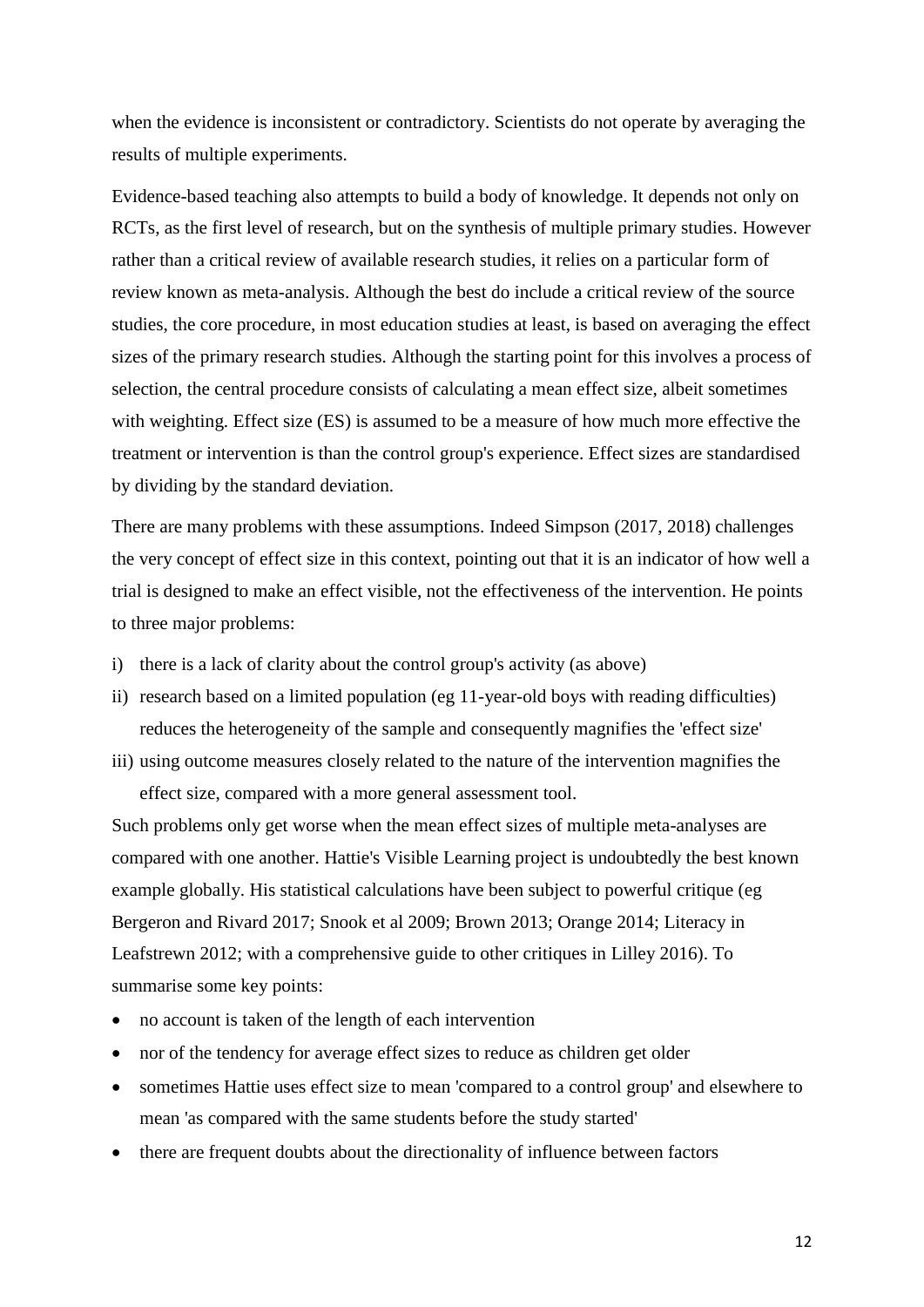- studies measuring the effect on grades are mixed in with studies about the percentage of students graduating
- the impact of interventions on self-esteem, as estimated by the students, are mixed in with studies measured by attainment.

Similar problems occur in the EEF Toolkit, which uses a similar procedure but is presented within a different 'shell', namely a list of 35 types of intervention each with three pieces of data:

- mean effect size translated into 'additional months of progress'
- $\bullet$  cost
- strength of evidence.

This enables the list to be re-sorted in various ways, though the most obvious is by months of progress.

Essentially these aggregations of research (meta-analysis and meta-meta-analyses) are less than scientific. It should be noted that many of the syntheses which the EEF draws on combine statistical averaging with a verbal review of source studies, and some of the discussion is well theorised, but unfortunately most of this disappears in the EEF reports. Some of these problems are acknowledged in the EEF Toolkit's Technical Appendices (Higgins et al 2012), though the school heads that this is meant for are likely to be too busy to notice.

Perhaps the most important problem with both the Toolkit and Visible Learning is that the selection process for source documents takes place on technical grounds, without seriously considering underlying theories, the context, or indeed whether the interventions are sufficiently similar. Radically dissimilar studies are often aggregated to produce a mean effect size - a problem known in the literature as 'Apples and Oranges'. There is little regard to differences of context (students' ages, curriculum areas, prior attainment levels etc.) This goes against the warning from Gene Glass, originator of the idea of meta-analysis, concerning heterogeneity:

Our biggest challenge is to tame the wild variation in our findings not by decreeing this or that set of standard protocols but by describing and accounting for the variability in our findings. The result of a meta-analysis should *never be an average; it should be a graph* (Glass in Robinson 2004:29, my italics).

## **Sports participation: a case study**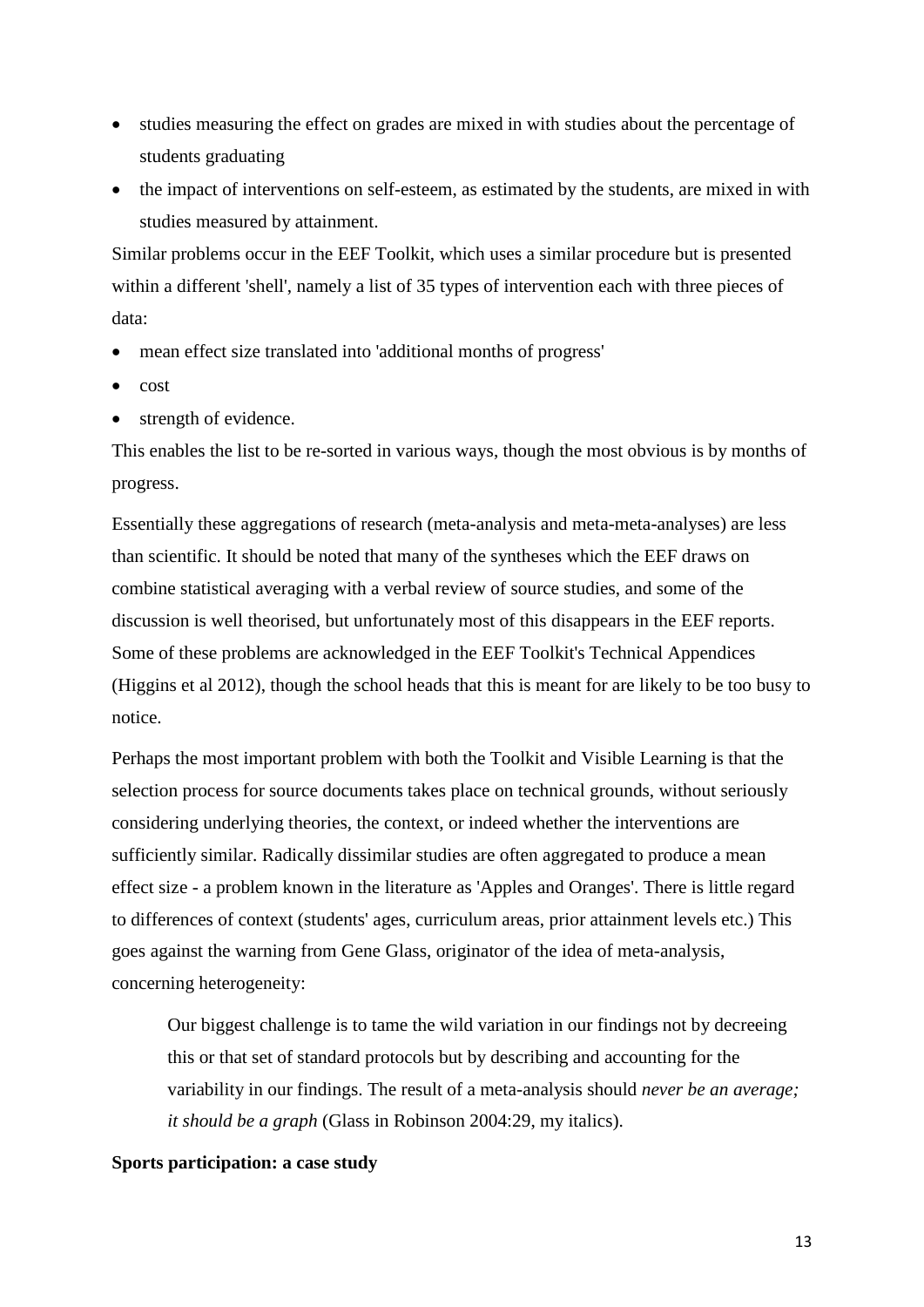To illustrate some of these problems, let us consider, as a case study, the EEF's report on the impact of *sports participation (EEF 2018)*. (This is just one of many possible illustrations. See, for example, Wrigley 2018 for comments on *Feedback* and *Teaching Assistants*, or the many other sections referred to in Simpson, 2017.) Admittedly the notes in the Sports Participation section acknowledge the extreme variability of effect sizes in the source research, yet somehow an average is derived.

As previously explained, at the Toolkit's top level, we see a table which can be arranged in terms of *Impact* (expressed as *Additional Months of Progress).* The table ranges from +8 months for *Feedback* to -4 months for *Repeating a Year*. *Sports Participation* is given an impact score of +2 months, summarised as 'low impact for moderate cost'.

Drilling down a level, we find that 'the overall impact of sports participation on academic achievement tends to be positive but low'. It should be noted that this is an instrumental perspective, i.e. the impact which sports participation has on academic attainment (exams, test scores). The value of sports participation as enjoyment, or indeed other possible benefits such as fitness or fair play, is not considered. Sports participation might also have an indirect impact on achievement by promoting a positive ethos within a school, but this would not register in RCT-style studies with pre- and post-tests in academic skills over a relatively short time frame. Despite the low average impact of 2 months, an exception is allowed:

Sports participation can have a larger effect on, for example, mathematics learning when combined with a structured numeracy programme (with one study showing an impact of up to ten months' additional progress). In this circumstance the 'participation' acted as an incentive to undertake additional instruction.

Further detail can be found by drilling down further to the Technical Appendix. The EEF toolkit summary effect size for sports participation (0.17, roughly two months) comes from averaging four effect sizes, derived from three meta-analyses. It would appear as if the EEF has undertaken some weighting to obtain this average (since the unweighted average is 0.31) but this is not made clear. For one of the three meta-analyses (Newman et al 2010) two different effect sizes are supplied, one for 'academic outcomes' and one for 'mathematics', with no explanation for why these two were selected from a longer list. Thus the procedures by which meta-analyses are combined to give a meta-meta-analytic mean effect size are opaque.

The figure of 0.17 derives from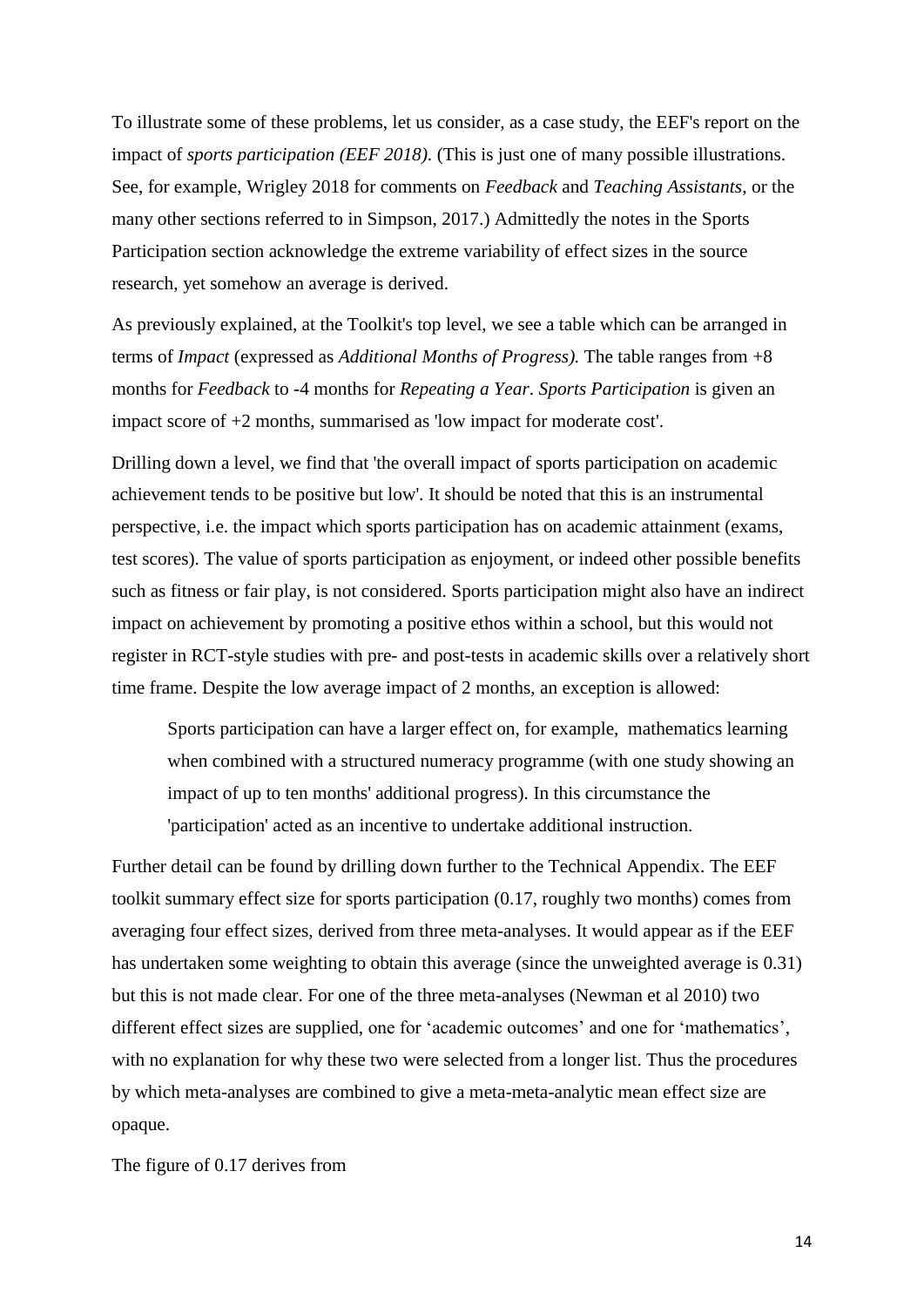0.10 (Lewis 2004)

0.15 (Shulruf 2010

0.19 for Academic Outcomes and 0.80 for Mathematics (Newman et al 2010).

Only the most determined reader, among busy headteachers, is likely to download the original research review by Newman et al to discover that the 0.80 refers to one specific sports-related intervention.

We need to drill down a further stage to the original research report to get a glimpse of why it might have been so successful. We discover that the highly successful program reported in Newman et al (2010) is *Playing for Success.* This initiative involved establishing study support centres at prestigious soccer grounds (Sharp et al 2003). Strictly speaking it was not an RCT as participants self-selected by volunteering, and then teachers decided which pupils should go forward. Underachieving pupils from local schools spent a total of 20 hours at the sports club. They enjoyed a boost to status and self-esteem through meeting star players, visiting the club's museum and boardroom, etc. The intervention was well resourced, including one-to-one mentoring and dedicated ICT suites. They had a personalised curriculum adapted to their individual needs in literacy, numeracy and ICT skills. Moreover, it was designed round practical and situated activities which were meaningful to the pupils: mathematics trails; counting the seats and measuring the pitch; using gate receipts and sales in the shop, restaurant and kiosks for work on numeracy and data handling; writing match reports; researching and writing player biographies; compiling a sports magazine or match programme; using sports-themed tasks to learn how to search the internet.

*Playing for Success* was highly successful not only for *maths* but for literacy and ICT skills, although the additional progress in maths had the edge. Although the program only lasted six months (a total of 20 hours) for each pupil, the upper primary school pupils averaged 15 months progress in reading and the early secondary pupils averaged 8 months. In numeracy the results were even more startling - over 20 months for some cohorts. By contrast, we are informed, the matched 'control group' pupils typically made *no* progress, *slipping further behind* the achievement expected for their age.

Interviews showed how the pupils had previously tended to get stuck with basic concepts at schools, lost confidence and stopped trying. When participating in the scheme, on the other hand, they became more successful independent learners, and used resources to meet their particular needs. The research evaluation reports show that they were highly motivated by the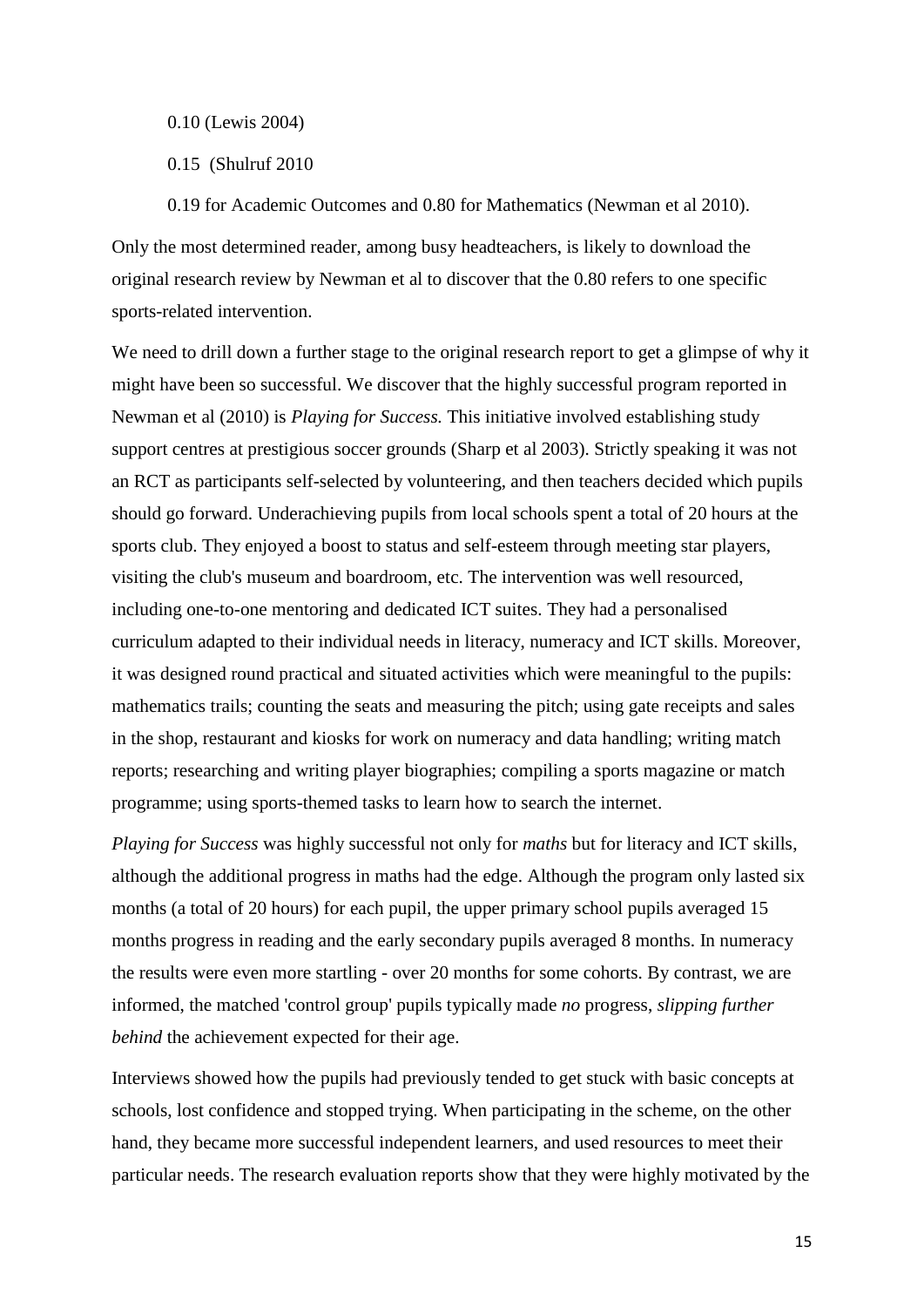football club context and felt 'privileged to be chosen to participate, rather than stigmatised as in need of extra help. Pupils who attend are given an opportunity that makes them the envy of their friends.' Positive attitudes were sustained a year later (Sharp et al 2003:113-120).

It is our contention that this level of causal explanation is needed if research on 'what works' is truly to inform school development. It is no use simply ascribing success to 'sports participation' as an incentive to receive further instruction in maths', as in the EEF summary.

A further look at the three meta-analyses drawn on by EEF (Newman; Lewis; Shulruf) shows extensive potential for the method of synthesising research to mislead. Newman et al (2010) reports the above programme (Sharp et al 2003) as one of six on sports participation, but four of the other five are problematic or irrelevant. One of them had a sample of only 15 pupils; two focused on the benefit of martial arts when compared to traditional school sports, not the benefit of sport participation over non-participation; one is about self-discovery through massage and yoga.

The meta-study by Lewis (2004) is a US-based doctoral dissertation comparing a variety of forms of extracurricular activities. One of these groups is *Sports combined with Cheerleading*, reporting a mean effect size of 0.1. The report carries a warning about 'selfselection bias':

It is difficult and dangerous to make assumptive statements about the benefits of participation if the children who are involved in activities are so fundamentally different from those who do not. Pre-existing differences, rather than the influence of participation, may account for the gains in social competence, esteem, and achievement. (p85)

The third meta-study (Shulruf 2010) covers a wide range of extracurricular activities (ECA) and not only sports. Its warnings are even more explicit. Indeed its main aim is not to measure the impact of sports participation (and other extracurricular activities) on attainment but to *critique the assumption that a causal relationship has been found*. Many of its sources rely on secondary data; they compare retrospectively the average attainment of pupils who engaged in extracurricular activities while at school with those who didn't. The report's major conclusion reaffirms the distinction between correlation and causality, and proposes a set of criteria for determining causality, including whether multiple causes might be at work, whether the association operates under different conditions and whether there is coherence with current knowledge. Applying these to extracurricular activities, it points out that: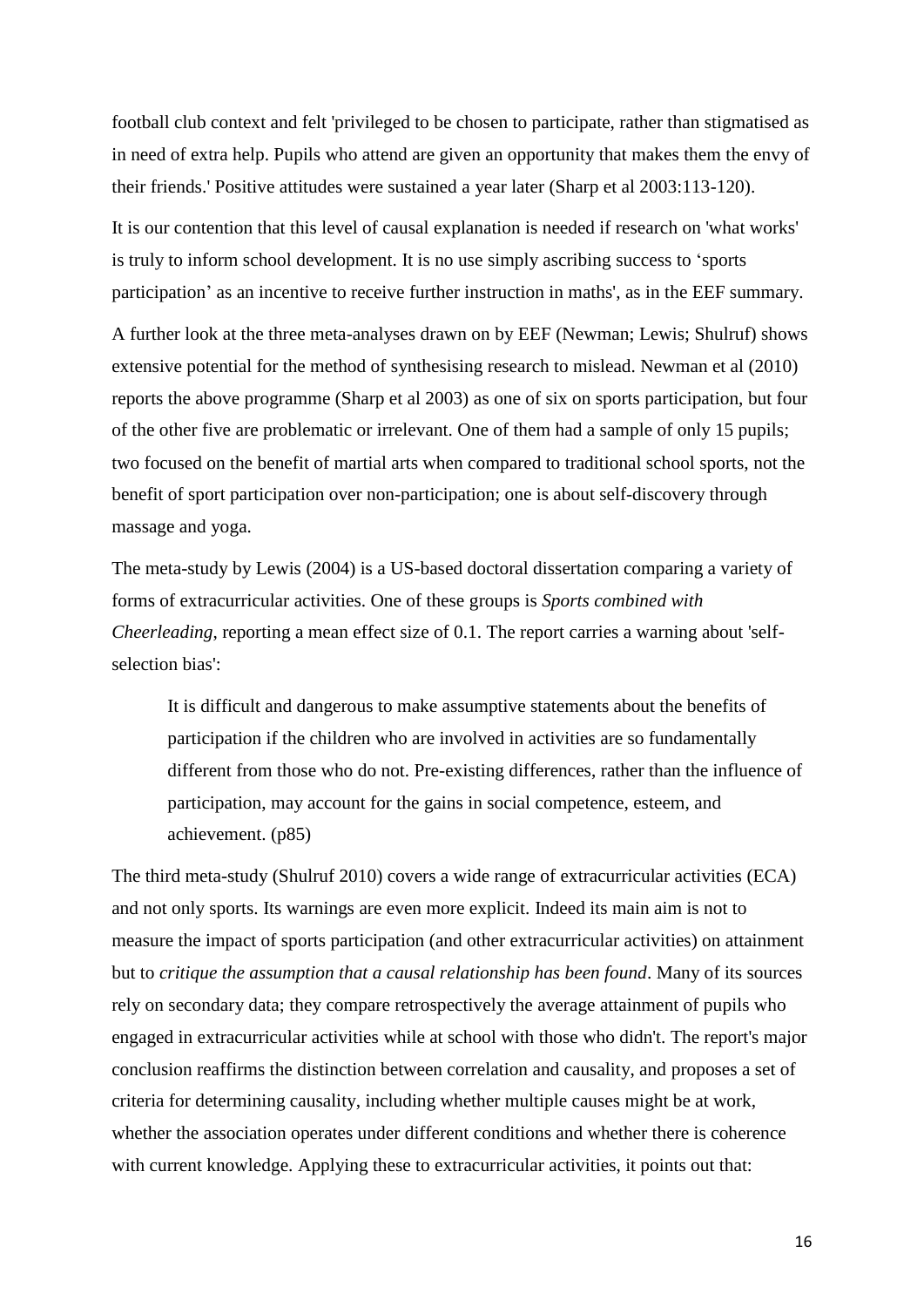... Overall, although some associations could be identified between participation in ECA and a number of students' outcomes, there was no robust evidence for causal effects relating to these associations. Until causality can be shown, how best to enhance positive school-related outcomes through ECA will remain unclear. (p607)

The final conclusion reads as follows:

The results show associations rather than causation and raise major concerns regarding the validity of some of the data and analyses used in the literature. This leads to the conclusion that the current knowledge on ECA participation does not suggest that extracurricular activities affect student educational outcomes either positively or negatively. It is therefore considered essential that further research be carried out to unravel how participation in ECA contributes to students' outcomes and why. Such research should investigate aspects of participation including what motivates participation, how and why students participate, and how such participation impacts on their outcomes. (p609)

This raises major questions about the 'scientific' nature of statistical meta-analysis and metameta-analysis. Calculating mean effect sizes is not a substitute for investigating causal mechanisms and the environments in which they activate (or don't).

The above example provides a good illustration of the conclusion drawn by Pawson:

At every stage of the meta-analytic review, simplifications are made. Hypotheses are abridged, studies are dropped, programme details are filtered out, contextual information is eliminated, selected findings are utilized, averages are taken, estimates are made... In this purgative progress the very features that explain how interventions work are eliminated from the reckoning. Complex programmes are cast as simple treatments. The way in which stakeholders think and change their thinking under an intervention is expunged. (2006:42-3)

## **Conclusion**

It might appear that the discussion in the preceding section is petty and quarrelsome. Such a detailed analysis is only necessary because of frequent claims that the procedures in statistical syntheses such as Visible Learning and the Toolkit are 'scientific'. Indeed, the numerical presentation of results as effect sizes or additional months of progress creates the illusion of reliability and accuracy.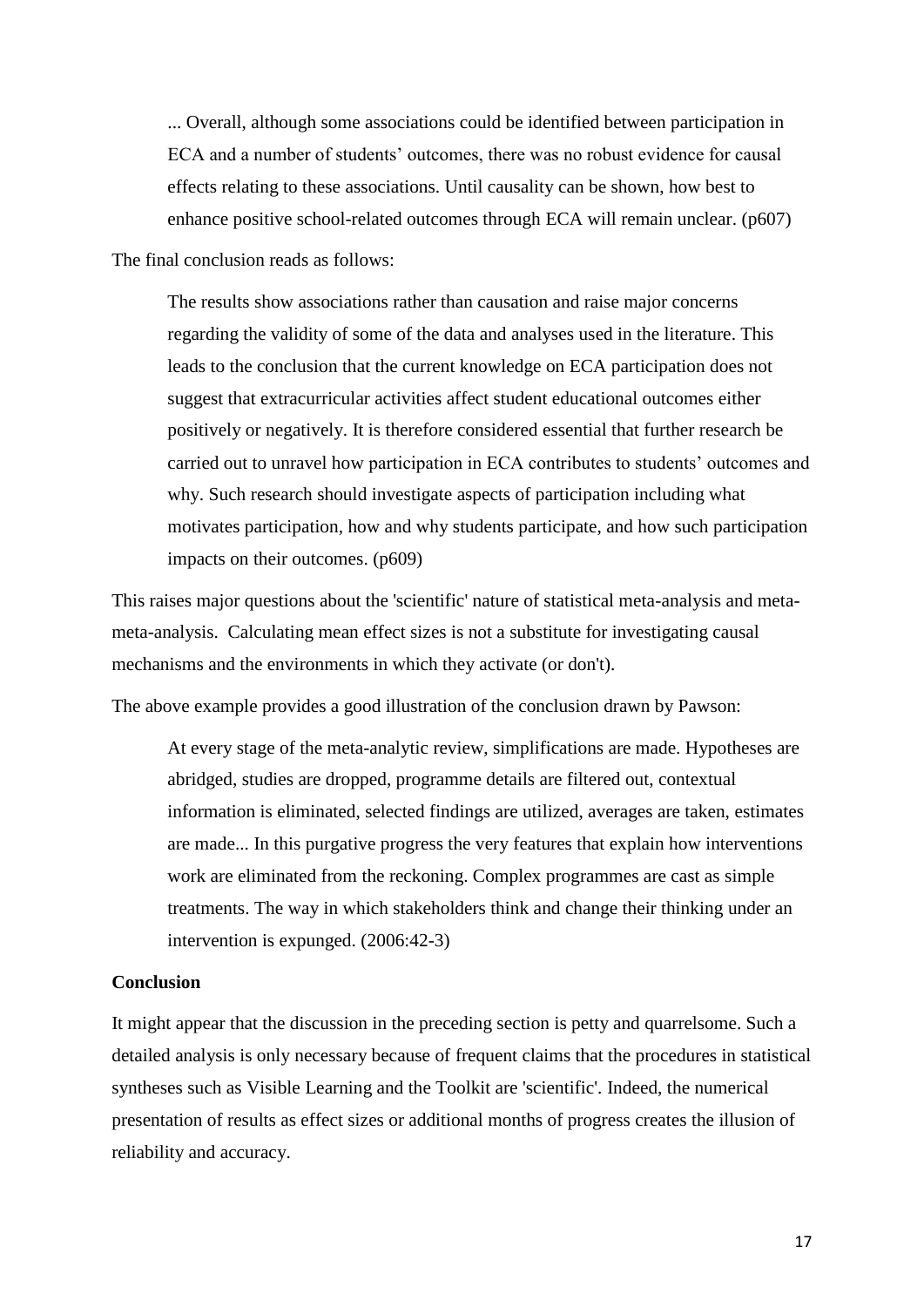There are various dangers in the argument presented in this article. It could be read to suggest that research is of no practical benefit to teachers, because they have sufficiency of evidence gained from their own practice. This is a mistake, since research, including RCTs, can serve to challenge established professional habit. It can also highlight alternatives, though there are many forms of research which do that better than RCTs and meta-analysis (Wrigley 2018:16; Pawson 2006:50).

RCTs can be conducted without abandoning the search for theoretical and causal explanations. However, to do so they have to transcend an empiricist and instrumentalist 'what works?' mentality and engage in the classic scientific question 'What is going on?' (Rømer 2014:112). Similarly, it is important to hold onto a broader, more explanatory and exploratory tradition of evaluating a wide body of evidence through research reviews, and which select source studies on the basis of theory and relevance and not just technical conformity. (Indeed, the discussion sections of the reviews which the EEF Toolkit draws upon for its statistical data are often a better guide than its aggregate effect sizes. An excellent example is the discussion contained in the review by See and Kokotsaki (2015) cited within the Toolkit's *Arts Participation* strand.)

Essentially RCTs and meta-analyses tend to take at face value the empirical data, regarding this as sufficient for causal explanation. It is important to note Bhaskar's (1978) critique of *empiricism*, a critique which requires us to hold a distance between the phenomena we perceive and 'deep causes'. In open systems, many factors are at work which may activate or negate each other; deep forces may not actualise or become perceptible. If we are to move beyond rhetorical appeals and take scientific enquiry seriously, research literacy must extend beyond registering outcomes and actually engage with the *complex* and *situated* powers which may produce those outcomes. Teachers need to be engaged with research processes in their fullness, including focused observation, hypothesis, critical reflection on data, and clarification of aims and concepts.

At the risk of stating the obvious, educational research methods have to keep in mind the *nature and purpose of education* itself (Thomas 2012). Biesta powerfully argues that pedagogical activity involves 'open, recursive, semiotic' systems which linear mechanistic models cannot reflect.

Such conditions can be described as those of closed systems: systems that are in a state of being isolated from their environment. Open systems, on the other hand, are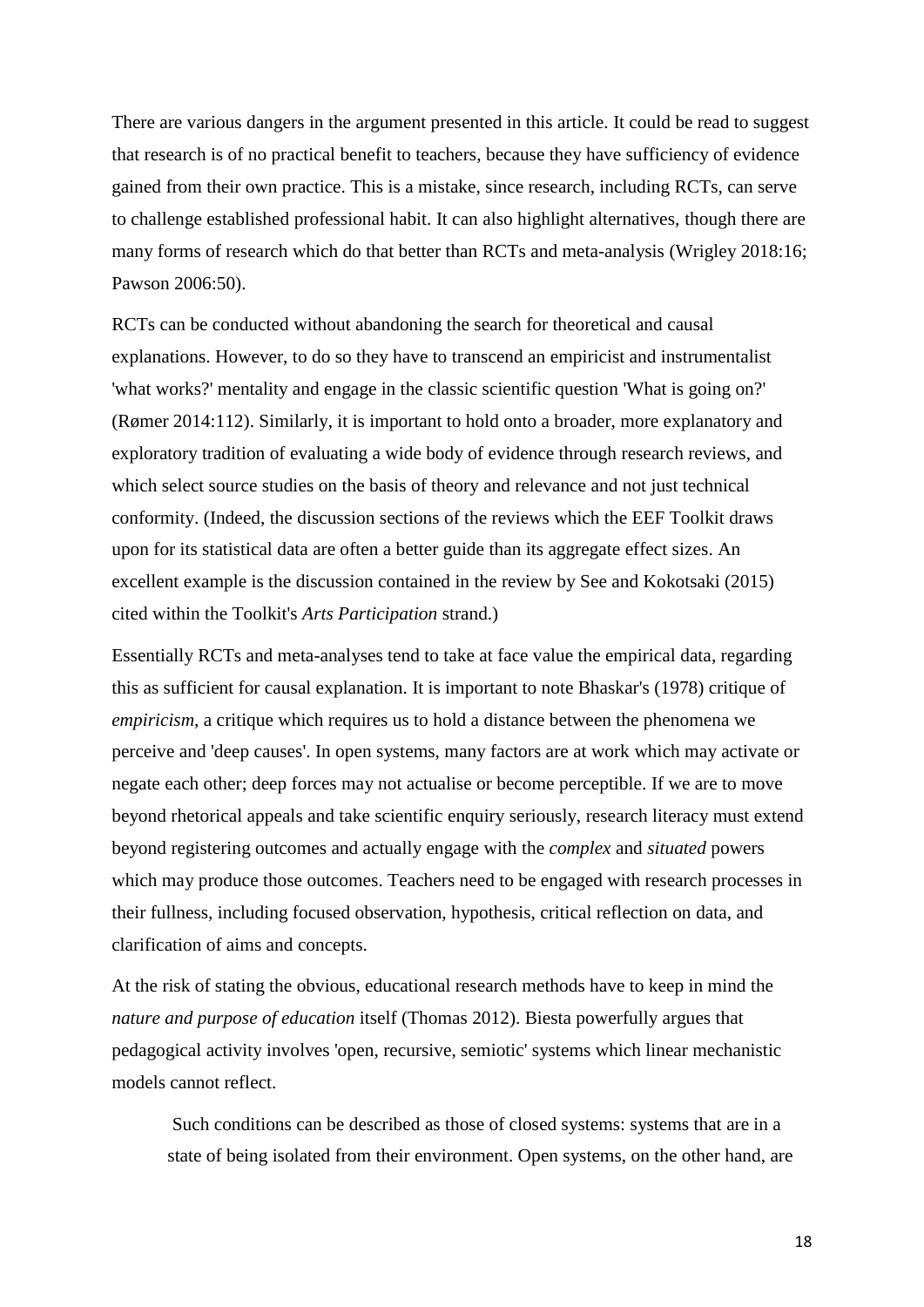systems that are characterised by a degree of interaction with their environment. Whereas closed systems operate deterministically, open systems operate at most probabilistically. Recursive systems are systems that in some way feed back into themselves, so that the behaviour of the system is the result of a combination of external factors and internal dynamics. Semiotic systems are systems that do not operate through physical force but through the exchange of meaning. (Biesta 2010:496)

It is not scientific to treat open systems as if they were closed ones, or social situations as if they were biological phenomena.

Rømer (2014:114) relates Denmark's sudden policy conversion to 'evidence-based teaching' to a wider configuration of globalised neoliberal education governance, in which 'rankings are supposed to provide information to the global marketplace'. Thus evidence becomes a 'member of a family of concepts surrounding and aiding the processes of global capitalism.' Citing Pedersen (2011:172):

For the first time in more than 160 years of school history, the school does not have as its primary task the formation of the individual as a citizen or a member of a democracy, but instead, the instruction of the pupil as a 'soldier' in the competition among nations. The school must now primarily promote a notion of individual competition, and is only secondarily based on the ideals of a more democratic society.

Whereas in drugs trials success criteria tend to be unidimensional and relatively unproblematic (e.g. pain reduction, a definitive cure, survival), education is marked by a multiplicity of aims - acquisition of factual knowledge, skilled performance, problem solving, longer-term cognitive development, aesthetic or ethical qualities, socialisation. An insistence on 'evidence' in the sense of numerical data (effect sizes) easily leads towards the neglect of most of these in favour of more easily measured ones such as factual knowledge acquisition and lower order understandings. A tight view of 'evidence' risks distorting curricular decisions and pedagogic practice, and abandoning such values and aims as world citizenship, multiculturalism, enlightenment, democracy, solidarity, character, virtue, knowledge and Bildung (Rømer 2014: 115).

Ironically, in the English situation at least, organisations such as ResearchEd and EEF, in their different ways, claim to empower practitioners through research literacy, yet promote and perpetuate a one-dimensional view of research, whilst marginalising broader forms of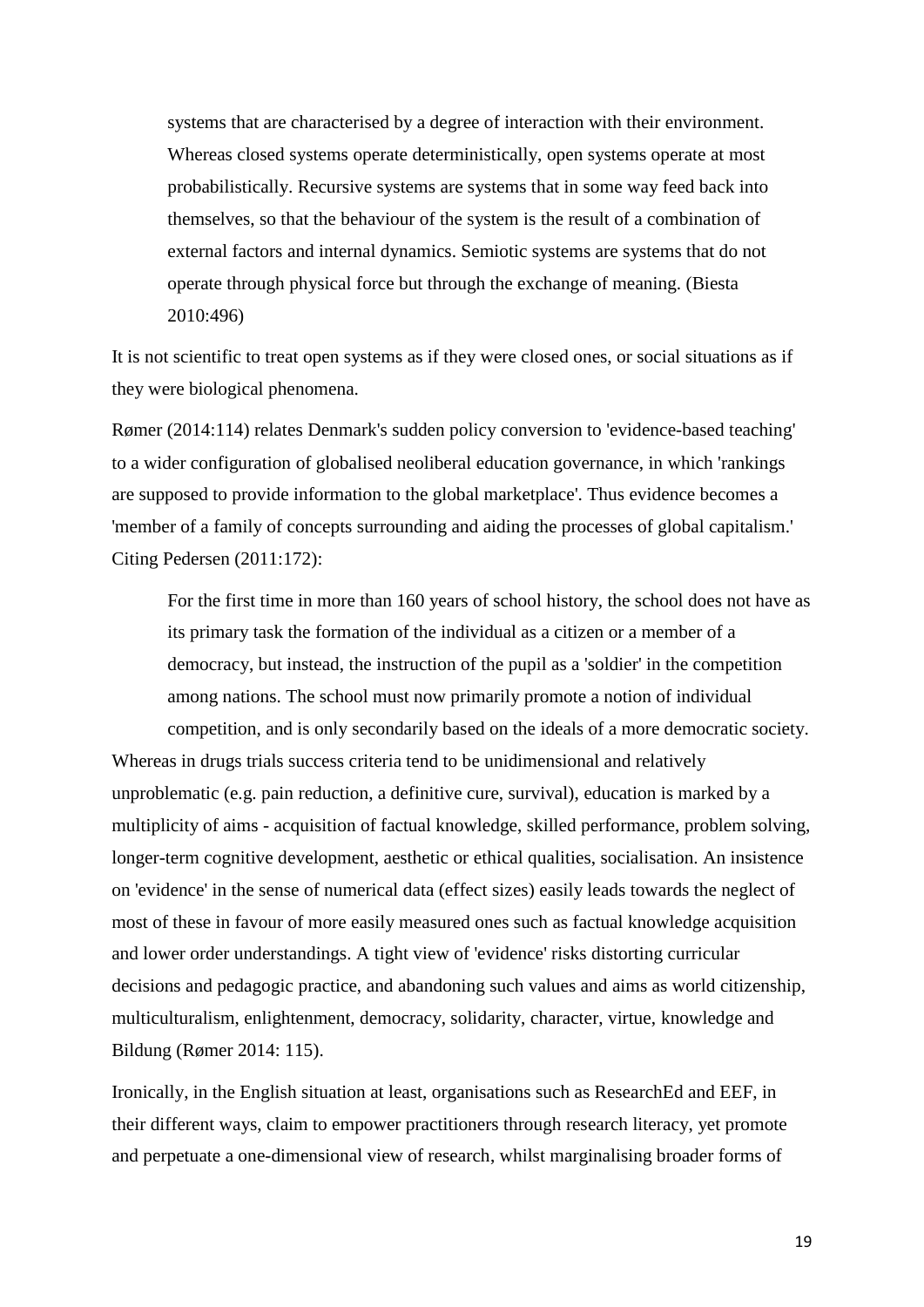research. Data is presented in such a way that users are seduced into prescriptive interpretations of the evidence available. These movements promote simplified analyses of complex data, leading users to look for simple generic solutions to complex situated problems.

There is a loop between a narrow view of research and evidence and a narrow understanding and practice of pedagogy. Carol Black (2018), in her very powerful essay 'Science / Fiction', relates the vogue for debunking wider research traditions to political and educational conservatism and a transmission model of education. Inadequate notions based on shallow understandings of 'science' are performative and reinforce narrow versions of curriculum and pedagogy. In the name of 'science' and in conjunction with the dynamics of high-stakes accountability systems, we are witnessing an anti-enlightenment closing down of ways of understanding and engaging with the world.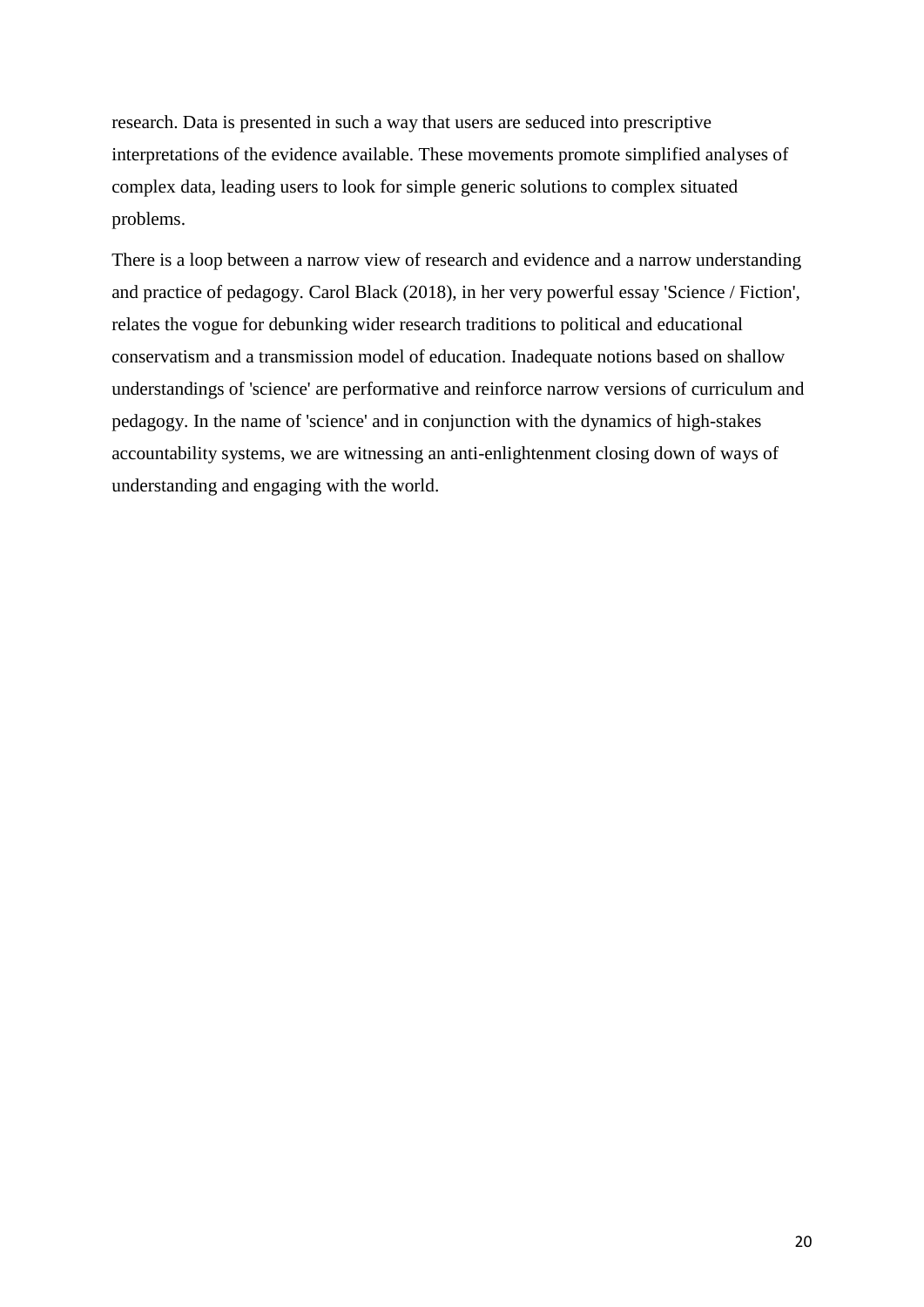## **References**

Bennett, T (2013) *Teacher proof: why research in education doesn't always mean what it claims, and what you can do about it*. London: Routledge

Bergeron, P-J and Rivard, L (2017) How to engage in pseudoscience with real data: A criticism of John Hattie's arguments in *Visible Learning* from the perspective of a statistician. McGill Journal of Education 52(1) http://mje.mcgill.ca/article/view/9475/7229 accessed 12 Nov 2018

Bhaskar, R (1978) *A realist theory of science*. Hassocks: Harvester Press

Bhaskar, R (1979) *The possibility of naturalism: A philosophical critique of the contemporary human sciences*. London: Routledge

Biesta, G (2010) Why 'what works' still won't work: From evidence-based education to valuebased education. *Studies in the Philosophy of Education* 29, pp 491-503

Black, C (2018) *Science / Fiction: 'Evidence-based' education, scientific racism, and how learning styles became a myth*. http://carolblack.org/science-fiction/ (accessed 24 August 2018)

Brown, N (2013) Book review: Visible Learning. *Academic Computing* blog, 5 August. <https://academiccomputing.wordpress.com/2013/08/05/book-review-visible-learning/> accessed 12 Nov 2018

EEF (2018) Sports participation. https://educationendowmentfoundation.org.uk/evidencesummaries/teaching-learning-toolkit/sports-participation/ (accessed 12 Nov 2018)

Ginsburg, A and Smith, M (2016) Do randomized controlled trials meet the 'gold standard'? A study of the usefulness of RCTs in the What Works Clearinghouse. American Enterprise Institute http://www.aei.org/wp-content/uploads/2016/03/Do-randomized-controlled-trialsmeet-the-gold-standard.pdf (accessed 12 Nov 2018)

Gorard, S, Siddiqui, N and See, B H (2016) An evaluation of Fresh Start as a catch-up intervention: A trial conducted by teachers. *Educational Studies* 42(1), 98-113.

Gorard, S and See, B H (2013) Overcoming disadvantage in education. London: Routledge

Greenhalgh, T (2016) *Evidence-based medicine: a model to follow? (or not...*) Powerpoint prepared for NUT / Rethinking Schools seminar *Teaching by numbers: accountability data and 'evidence based practice'*, 13 January

Hammersley, M (2015) Against 'gold standards' in research: On the problem of assessment criteria. DeGEval conference, Saarbrücken

https://www.degeval.org/fileadmin/users/Arbeitskreise/AK\_Methoden/Hammersley\_Saarbru cken.pdf (accessed 12 Nov 2018)

Hattie, J (2009) Visible learning: A synthesis of over 800 meta-analyses relating to achievement. London: Routledge

Higgins, S, Kokotsaki, D and Coe, R (2012) The teaching and learning toolkit: Technical Appendices.

https://v1.educationendowmentfoundation.org.uk/uploads/pdf/Technical\_Appendices\_(July\_2012). pdf accessed 24 August 2018

Higgins, S, Katsipataki, M, Kokotsaki, D, Coleman, R, Major, L and Coe, R (2014) The Sutton Trust - Education Endowment Foundation Teaching and Learning Toolkit. London: Education Endowment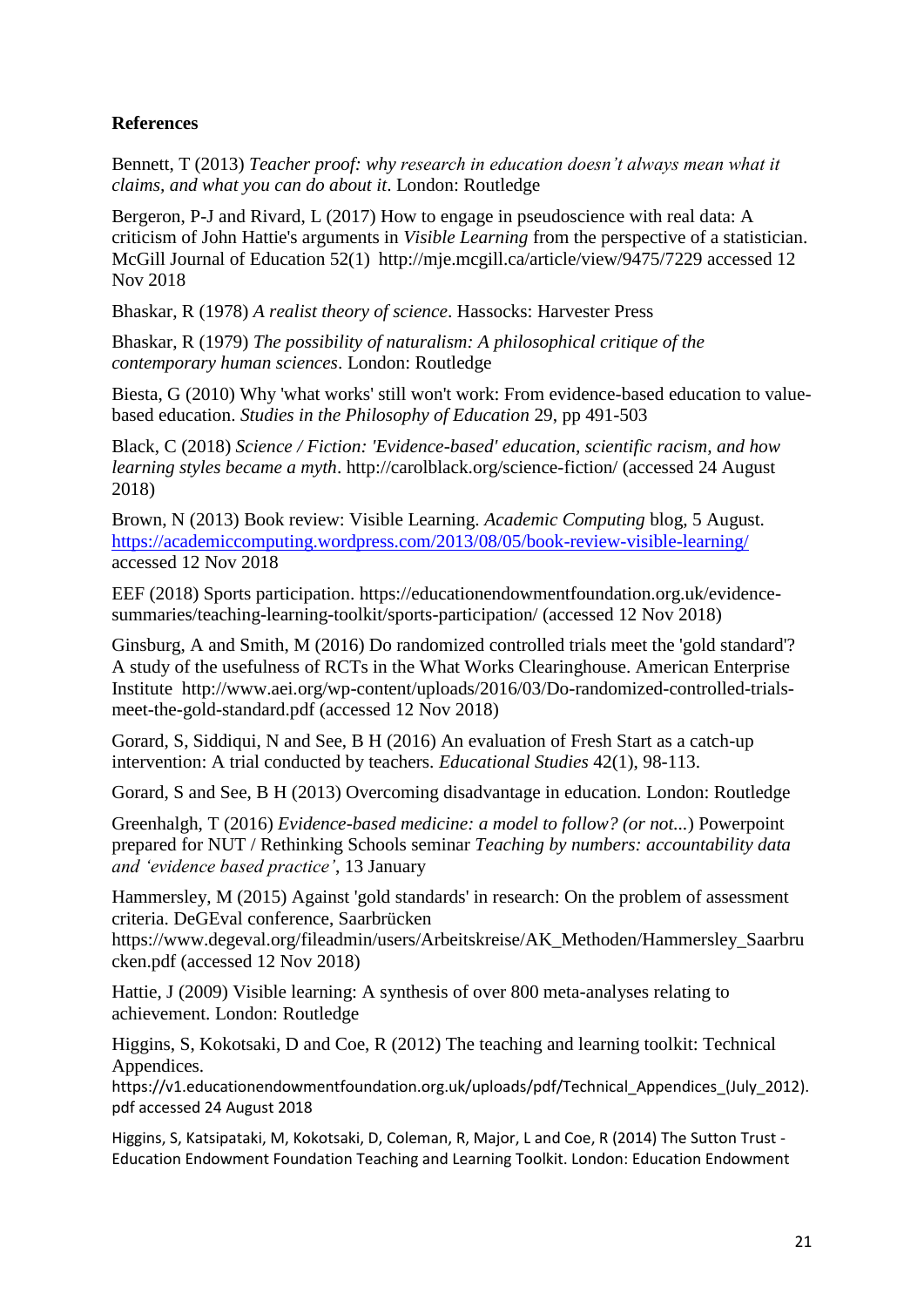Foundation https://educationendowmentfoundation.org.uk/evidence-summaries/teaching-learningtoolkit/ (accessed 12 Nov 2018)

Hume D (1748) *An enquiry concerning human understanding*. Republished in D Hume (1975) Enquiries concerning human understanding and concerning the principles of morals (3rd edition), ed. P Nidditch. Oxford: Clarendon Press

Lakoff, G and Johnson, M (2003) *Metaphors we live by.* (2<sup>nd</sup> ed.) Chicago: University of Chicago

Lewis, C (2004) The relation between extracurricular activities with academic and social competencies in school age children: A meta-analysis. PhD thesis, Texas A&M University. http://oaktrust.library.tamu.edu/handle/1969.1/2710 accessed 24 August 2018

Lilley, G (2016) Peer reviews of Hattie's Visible Learning (VL). [www.visablelearning.blogspot.com](http://www.visablelearning.blogspot.com/) (accessed 12 Nov 2018)

Lingenfelter, P (2016) *"Proof", policy and practice: Understanding the role of evidence in improving education*. Sterling, Virginia: Stylus

Literacy in Leafstrewn (blog) (2012) Can we trust educational research ("Visible Learning": problems with the evidence). 20 December.

[http://literacyinleafstrewn.blogspot.co.uk/2012/12/can-we-trust-educational-research\\_20.html](http://literacyinleafstrewn.blogspot.co.uk/2012/12/can-we-trust-educational-research_20.html) accessed 12 Nov 2018

Newman, M, Bird, K, Tripney, J, Kalra, N, Kwan, I, Bangpan, M and Vigurs, C (2010) Understanding the impact of engagement in culture and sport: A systematic review of the learning impacts for young people. EPPI-Centre, Institute of Education, University of London (July 2010)

http://discovery.ucl.ac.uk/1472756/1/Understanding\_the\_impacts\_main\_report.pdf accessed 24 August 2018

Orange, O (2014 a) The age effect which means the 'effect size' is useless. Ollieorange2 blog, 20 August. [https://ollieorange2.wordpress.com/2014/08/20/visible-learning-6-age-and](https://ollieorange2.wordpress.com/2014/08/20/visible-learning-6-age-and-the-effect-size/)[the-effect-size/](https://ollieorange2.wordpress.com/2014/08/20/visible-learning-6-age-and-the-effect-size/) accessed 12 Nov 2018

Pawson, R (2006) *Evidence-based policy: A realist perspective*. London: SAGE

Pedersen, O (2011) Konkurrencestaten. København: Hans Reitzels Forlag

Robinson, D (2004) An interview with Gene V Glass. *Educational Researcher*, 33(3), 26-30

Rømer, T (2014) The relationship between education and evidence. In K Petersen, D Reimer and A Qvortrup (eds) Evidence and evidence-based education in Denmark: The current debate. Cursiv no 14, Department of Education, Aarhus University [https://edu.au.dk/fileadmin/edu/Cursiv/CURSIV\\_14\\_www.pdf](https://edu.au.dk/fileadmin/edu/Cursiv/CURSIV_14_www.pdf) (accessed 24 August 2018)

Rose, S (2005) *Lifelines: life beyond the gene* (revised edition). London: Vintage

Rose, S and Rose, H (1976) The politics of neurobiology: biologism in the service of the state. In H Rose and S Rose (eds) *The political economy of science: ideology of/in the natural sciences*. London: Macmillan

Sayer, A (2000) *Realism and social science*. London: Sage

Sayer, A (2010) Reductionism in social science. In R Lee (ed) *Questioning Nineteenth-Century assumptions about knowledge: II Reductionism*. New York: SUNY Press